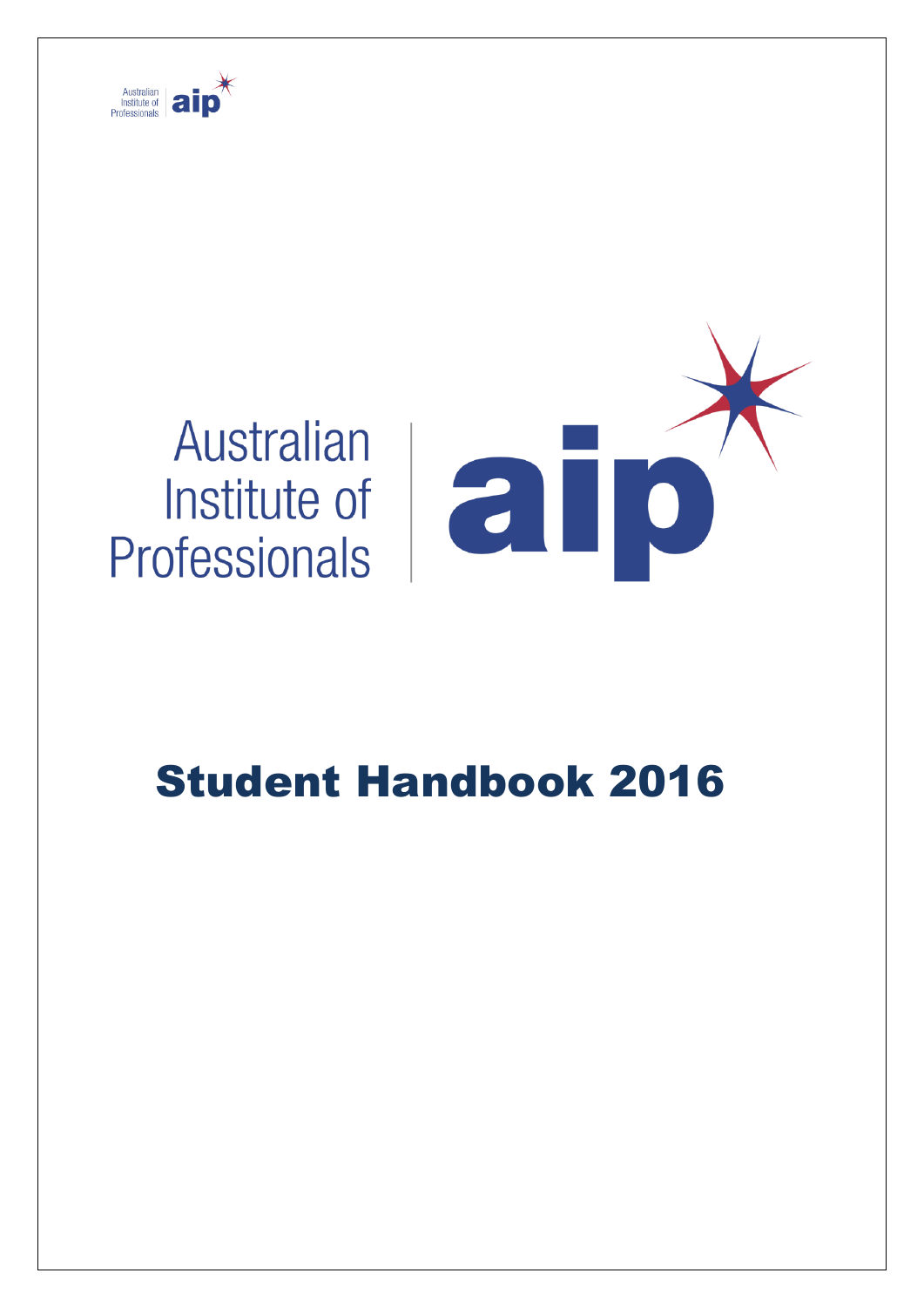

### **Table of Contents**

| <b>WELCOME</b>                                                                                                                                                                                                                                                                                                                      | <u>5</u>                                       |
|-------------------------------------------------------------------------------------------------------------------------------------------------------------------------------------------------------------------------------------------------------------------------------------------------------------------------------------|------------------------------------------------|
| <b>OUR ORGANISATION</b><br><b>WHO IS AUSTRALIAN INSTITUTE OF PROFESSIONALS?</b>                                                                                                                                                                                                                                                     | 5<br>5                                         |
| <b>USEFUL TERMS</b>                                                                                                                                                                                                                                                                                                                 | 6                                              |
| <b>MULTI-MODE TRAINING DELIVERY</b><br><b>ON-CAMPUS DELIVERY</b><br><b>DISTANCE EDUCATION DELIVERY</b>                                                                                                                                                                                                                              | $\overline{7}$<br>7<br>8                       |
| ASSIGNMENT OF WORKSHOP FACILITATORS, MENTORS AND STUDENT MONITORING                                                                                                                                                                                                                                                                 | 8                                              |
| <b>ASSESSMENT</b>                                                                                                                                                                                                                                                                                                                   | $\overline{9}$                                 |
| <b>THE ASSESSMENT PROCESS</b><br><b>OBJECTIVES OF THE ASSESSMENT PROCESS</b><br><b>STAGES OF ASSESSMENT</b><br>PRE-ADMISSION ASSESSMENT<br>IN-COURSE, "FORMATIVE" ASSESSMENT<br><b>SUMMATIVE ASSESSMENT</b><br>ASSESSMENT WITHOUT TRAINING ("ASSESSMENT ONLY")<br><b>SUBMISSIONS OF ASSESSMENT TASKS</b><br><b>LATE ASSIGNMENTS</b> | 9<br>9<br>9<br>9<br>10<br>10<br>10<br>12<br>13 |
| <b>DISCIPLINARY POLICY</b>                                                                                                                                                                                                                                                                                                          | <u>13</u>                                      |
| <b>BEHAVIOUR</b><br><b>SMOKING</b><br><b>INTOXICATION</b><br><b>MISUSE OF FACILITIES OR PROPERTY</b>                                                                                                                                                                                                                                | 13<br>13<br>13<br>13                           |
| <b>BREACHES OF ACADEMIC DISCIPLINE</b>                                                                                                                                                                                                                                                                                              | 14                                             |
| <b>PLAGIARISM &amp; CHEATING</b><br><b>WHAT IS PLAGIARISM?</b><br><b>WHEN TO REFERENCE</b><br><b>WHAT IS CHEATING?</b><br><b>CONSEQUENCES</b><br><b>AUTHENTICATION OF ASSESSMENT</b><br><b>COPYRIGHT</b>                                                                                                                            | 14<br>14<br>14<br>14<br>14<br>15<br>15         |
| <b>ALLOCATION AND REALLOCATION TO PROGRAM GROUPS</b>                                                                                                                                                                                                                                                                                | 15                                             |
| <b>ON CAMPUS TRAINING</b>                                                                                                                                                                                                                                                                                                           | <u>15</u>                                      |
| <b>PUBLIC TRANSPORT ACCESS</b><br><b>PARKING</b>                                                                                                                                                                                                                                                                                    | 16<br>16                                       |
| <b>TRAINING PLAN</b>                                                                                                                                                                                                                                                                                                                | <u>16</u>                                      |
| <b>ATTENDANCE</b>                                                                                                                                                                                                                                                                                                                   | <b>16</b>                                      |

Warning - Uncontrolled when printed! Student Handbook 2016 **Ver: 2.1** Issued: May 2016 Authorised by CEO RTO # 32521 RTO # 32521 Australian Institute of Professionals Responsibility: Director Page 2 of 31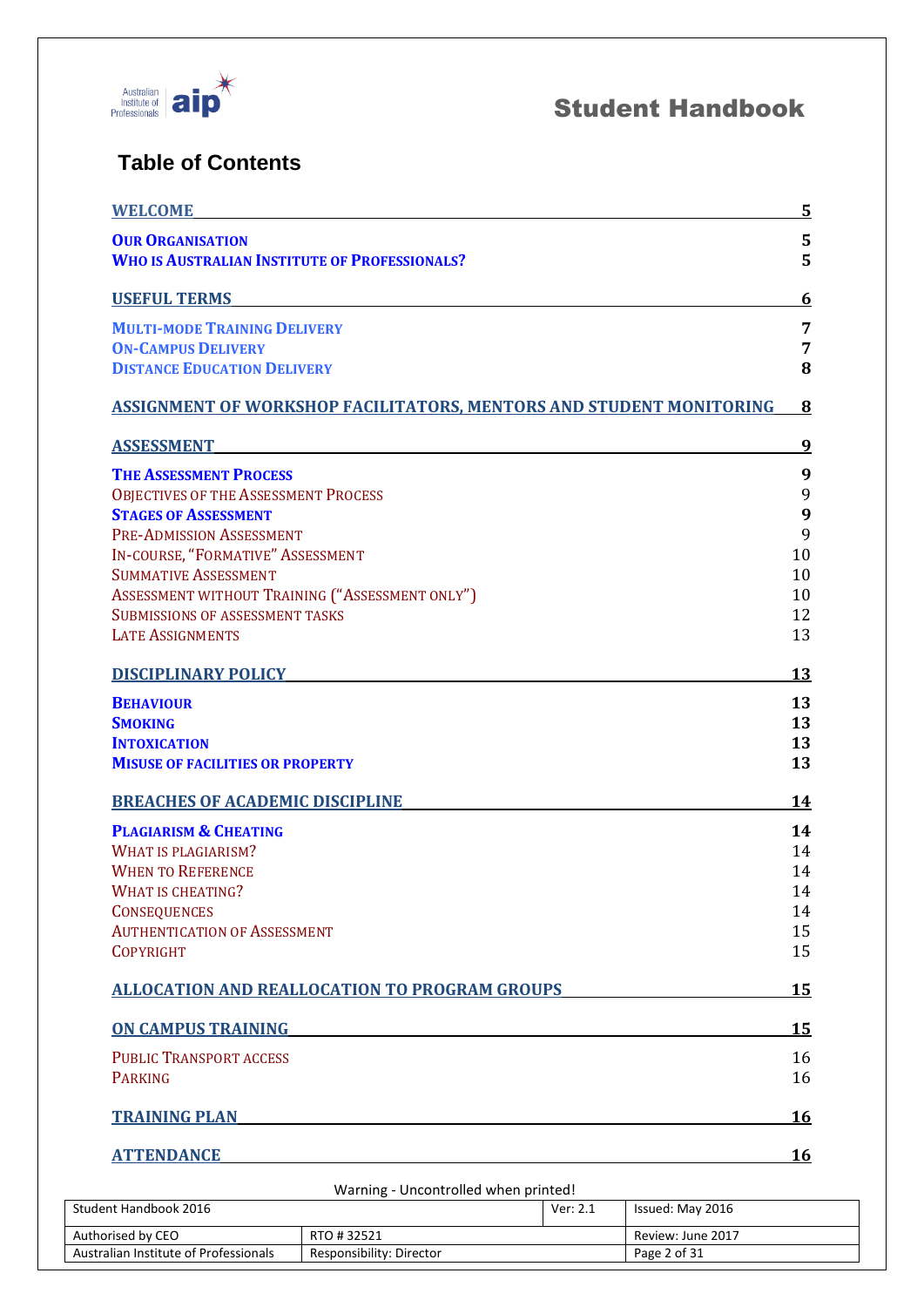

| <b>ROOM CLEANLINESS</b>                                                                                                                             | 16                   |
|-----------------------------------------------------------------------------------------------------------------------------------------------------|----------------------|
| <u> 1980 - Johann Barn, mars ann an t-Amhain Aonaich an t-Aonaich an t-Aonaich ann an t-Aonaich ann an t-Aonaich</u><br><b>SECURITY OF PROPERTY</b> | 16                   |
| <b>CAMPUS FACILITIES</b>                                                                                                                            | <u>16</u>            |
| <b>SUPPLY OF LEARNER RESOURCES</b>                                                                                                                  | <u>16</u>            |
| <u>CAMPUS OPERATING HOURS AND ACCESS:</u>                                                                                                           | 17                   |
| <b>OFF CAMPUS TRAINING (DISTANCE EDUCATION)</b>                                                                                                     | 17                   |
| <b>COMPLAINTS AND APPEALS</b><br><u> 1989 - Johann Barbara, martxa amerikan personal (h. 1989).</u>                                                 | 17                   |
| <b>COMPLAINTS</b><br><b>ROLES AND RESPONSIBILITIES</b><br><b>APPEALS</b>                                                                            | 17<br>18<br>18       |
| <u>AUSTRALIAN INSTITUTE OF PROFESSIONALS (AIP) CODE OF PRACTICE</u>                                                                                 | 19                   |
| <b>ACCESS AND EQUITY</b><br><b>TRAINING ENVIRONMENT</b><br><b>DISCRIMINATION</b><br><b>SEXUAL HARASSMENT</b>                                        | 19<br>19<br>19<br>19 |
| <b>SELECTION, ENROLMENT AND INDUCTION OF STUDENTS</b>                                                                                               | 19                   |
| <b>COURSE INFORMATION</b><br><u> 1989 - John Stein, Amerikaansk politiker (</u>                                                                     | <b>20</b>            |
| <b>THE COMPETENCE OF STAFF</b>                                                                                                                      | <b>20</b>            |
| <b>CERTIFICATES AND STATEMENTS OF ATTAINMENT</b>                                                                                                    | 20                   |
| <b>STUDENT RECORD KEEPING</b><br><u> 1989 - Johann John Stein, markin sanadi a</u>                                                                  | 21                   |
| <b>ACCESS TO FILES</b>                                                                                                                              | 21                   |
| <b>STUDENT FEEDBACK</b>                                                                                                                             | 21                   |
| <u> 1980 - Johann Barbara, martxa alemaniar a</u><br><b>MARKETING</b>                                                                               | 21                   |
| <b>FEES, CHARGES, REFUNDS AND CANCELLATIONS</b>                                                                                                     | 21                   |
| <b>PAYMENT TERMS</b>                                                                                                                                | 23                   |
| <b>COMPANIES</b><br><b>INDIVIDUALS</b>                                                                                                              | 23<br>23             |
| <b>SUSPENSION AND DEFERRAL OF TRAINING</b>                                                                                                          | 24                   |
| <b>CONFIDENTIALITY &amp; PRIVACY</b>                                                                                                                | <u>24</u>            |
| <b>PRIVACY POLICY</b>                                                                                                                               | 24                   |
| <b>WHAT INFORMATION DOES AUSTRALIAN INSTITUTE OF PROFESSIONALS (AIP) COLLECT?</b>                                                                   | 24                   |

| Student Handbook 2016                 |                          | Ver: 2.1 | Issued: May 2016  |
|---------------------------------------|--------------------------|----------|-------------------|
| Authorised by CEO<br>RTO #32521       |                          |          | Review: June 2017 |
| Australian Institute of Professionals | Responsibility: Director |          | Page 3 of 31      |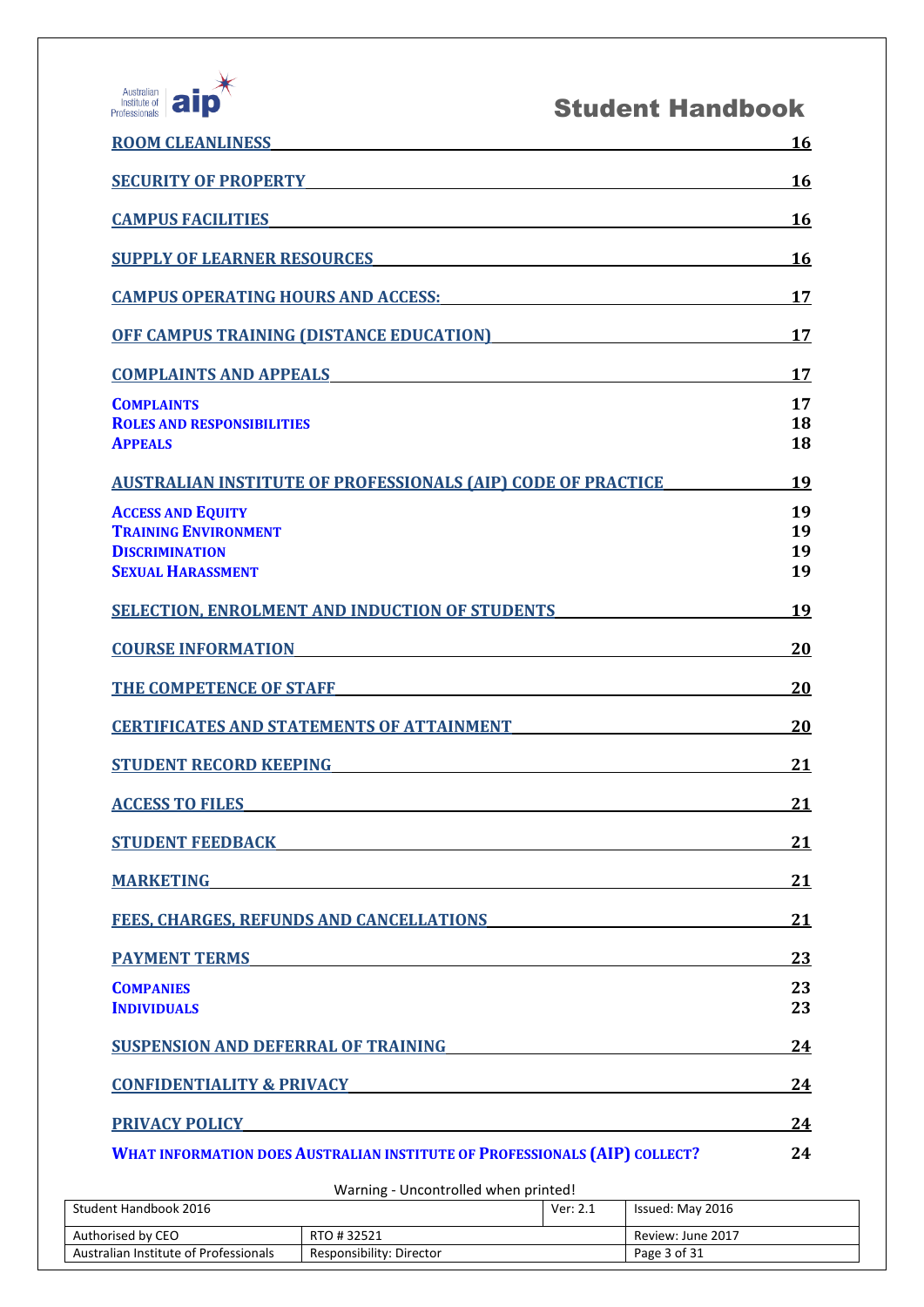

| Warning - Uncontrolled when printed!                              |  |                   |                  |
|-------------------------------------------------------------------|--|-------------------|------------------|
| Student Handbook 2016<br>Ver: 2.1                                 |  |                   | Issued: May 2016 |
| Authorised by CEO<br>RTO #32521                                   |  | Review: June 2017 |                  |
| Australian Institute of Professionals<br>Responsibility: Director |  |                   | Page 4 of 31     |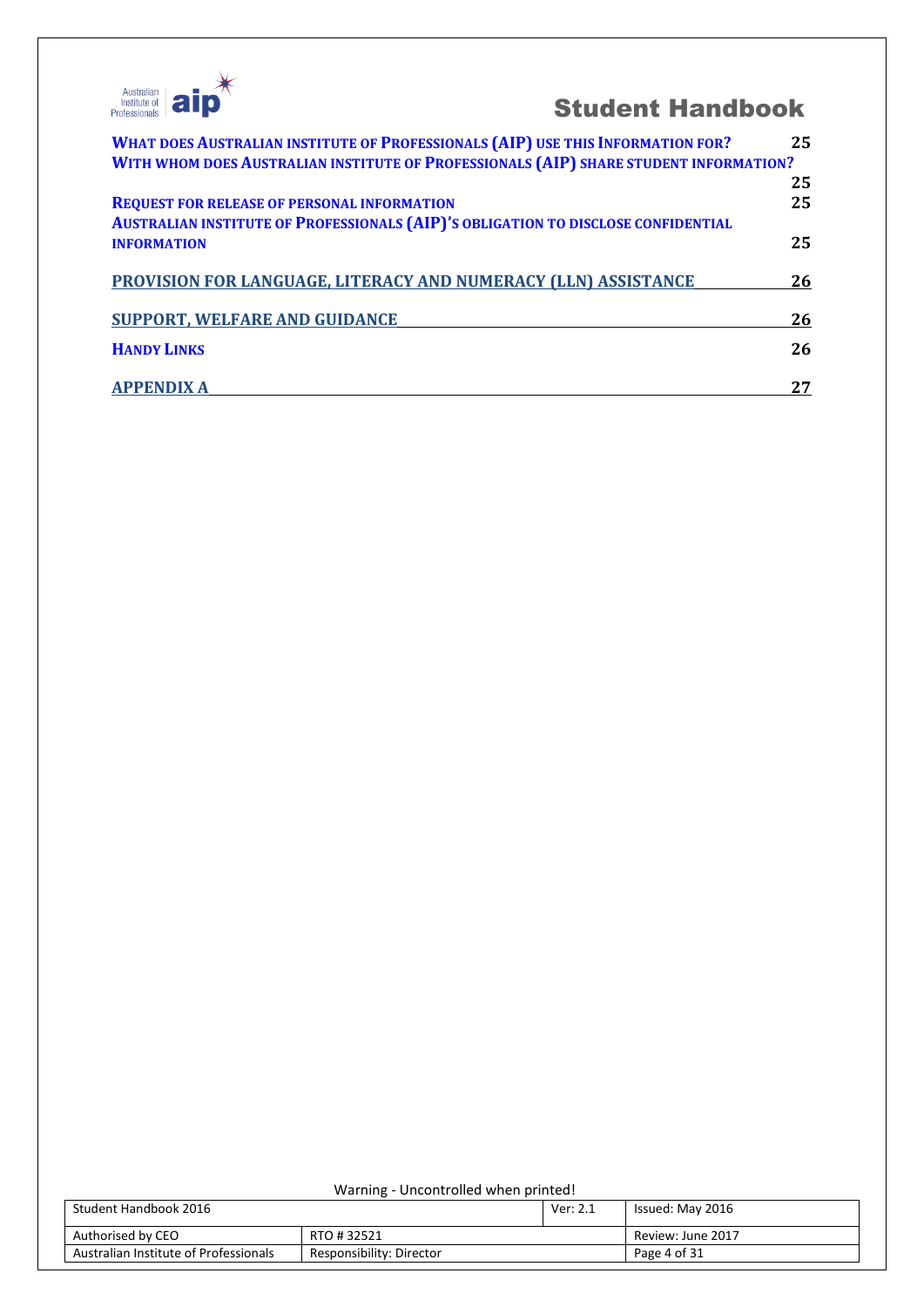

# **Welcome**

### **Our Organisation**

Welcome to Australian Institute of Professionals Pty Ltd, Trading as Australian Institute of Professionals (AIP). This handbook will explain about our organisation, how we operate and what to expect during your training with us.

Australian Institute of Professionals is registered with the Australian Skills Quality Authority (ASQA) to provide the national training packages as listed on its scope of registration on the VET website: <https://training.gov.au/Organisation/Details/32521>.

AIP aim to providing high quality training and assessment to our students and it's very important to us to identify you need, giving good support in your learning journey with us. We are also serious about maintaining a high level of compliance as part of our RTO obligations. For this reason it is important that you read this handbook carefully before you confirm your enrolment in any course/courses. It is important that you make a clear and informed decision.

To maximise your potential for success, our organisation employs staff who are highly qualified and industry experienced. Their experience is invaluable because it provides our clients with a real insight into what it is like working within their chosen field

Our aim is to ensure that as a valued client you will receive the highest quality training, education and practical workplace experience possible including quality learning support.

# **Who is Australian Institute of Professionals?**

### **Student Overview**

Australian institute of Professionals (AIP) incorporates adult learning principles throughout the delivery of its training programs. You are encouraged to take responsibility for your learning and to actively participate in the learning and assessment process. Australian institute of Professionals (AIP) encourages you to:

- Prepare for training sessions by completing the subject reading prior to scheduled classes;
- Participate appropriately in all training sessions;
- Undertake all work requirements in line with designated deadlines;
- Speak with your trainer or workplace supervisor regarding any problems or issues you experience during your course;

| Student Handbook 2016                 | <b>Warning - Uncontrolled Writer printed:</b> | Ver: 2.1 | Issued: May 2016  |
|---------------------------------------|-----------------------------------------------|----------|-------------------|
| Authorised by CEO                     | RTO #32521                                    |          | Review: June 2017 |
| Australian Institute of Professionals | Responsibility: Director                      |          | Page 5 of 31      |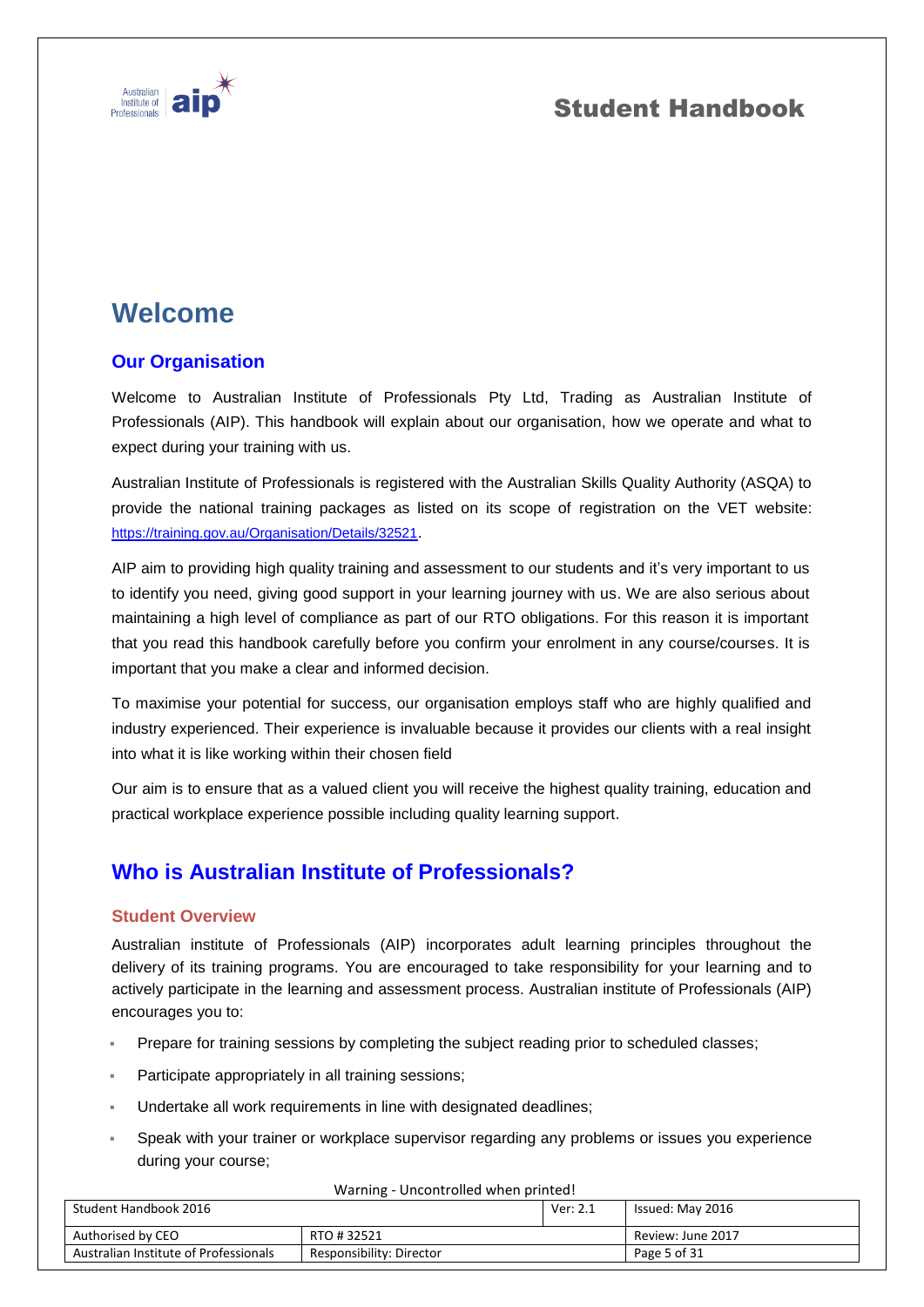

- Participate in evaluation activities and offer constructive feedback regarding your course; and
- Expect that Australian institute of Professionals (AIP) trainers will treat you with politeness and respect and reciprocally treat trainers in the same manner.
- Use formal complaints procedures if you experience any difficulties with Australian institute of Professionals (AIP) staff once all informal avenues have been exhausted.

# **Useful terms**

Our training programs are predominantly based on the principles of *Competency Based Training*. Some of the common training terms you will discover are described below:

**Assessment** means the process of collecting evidence and making judgements on whether competency has been achieved to confirm an individual can perform to the standard expected in the workplace, as expressed in the relevant endorsed industry/enterprise competency standards or the leaning outcomes of an accredited course.

**Competency** is a broad concept that describes a person's ability in a range of areas. Competency covers:

- Task skills (performing individual tasks)
- Task management skills (managing a number of different tasks within a job)
- Job or role environment skills (dealing with the responsibilities and expectations of the workplace)

**Competency Based Training** is aimed at providing learners with the knowledge, understanding and skills to demonstrate competence against nationally endorsed industry standards.

**Competency Standards** reflect your knowledge and skill and the application of your knowledge and skill to the performance standard required in the workplace.

Standards are developed by industry parties, based on the organisation of work, and are expressed in terms of workplace outcomes. These standards are regularly reviewed to ensure their continuing relevance to the workplace.

**Competency Based Assessment** is a process of collecting evidence and making judgments on whether competence has been achieved. This is based upon the learner being informed about the assessment process and includes the provision of information detailing the requirements for successful performance to be assessed.

Australian institute of Professionals (AIP) applies four basic principles to the assessments we undertake. Our assessment methods need to be valid, reliable, fair and flexible. Our trainers will work with you to find the best methods in which you can demonstrate your competence in the areas required.

**Flexible Learning** means an approach to training, which allows for the adoption of a range of learning strategies in a variety of learning environments to cater for differences in learning styles, interests and needs.

**Recognition of Prior Learning (RPL)** means recognition of competencies currently held, regardless of how, when or where the learning occurred.

Warning - Uncontrolled when printed! **Registered Training Organisation (RTO)** means a training organisation registered by a registering body in accordance to the Australian Skills Quality Authority (ASQA) to deliver, assess,

| Student Handbook 2016                 |                          | Ver: 2.1 | Issued: May 2016  |
|---------------------------------------|--------------------------|----------|-------------------|
| Authorised by CEO                     | RTO #32521               |          | Review: June 2017 |
| Australian Institute of Professionals | Responsibility: Director |          | Page 6 of 31      |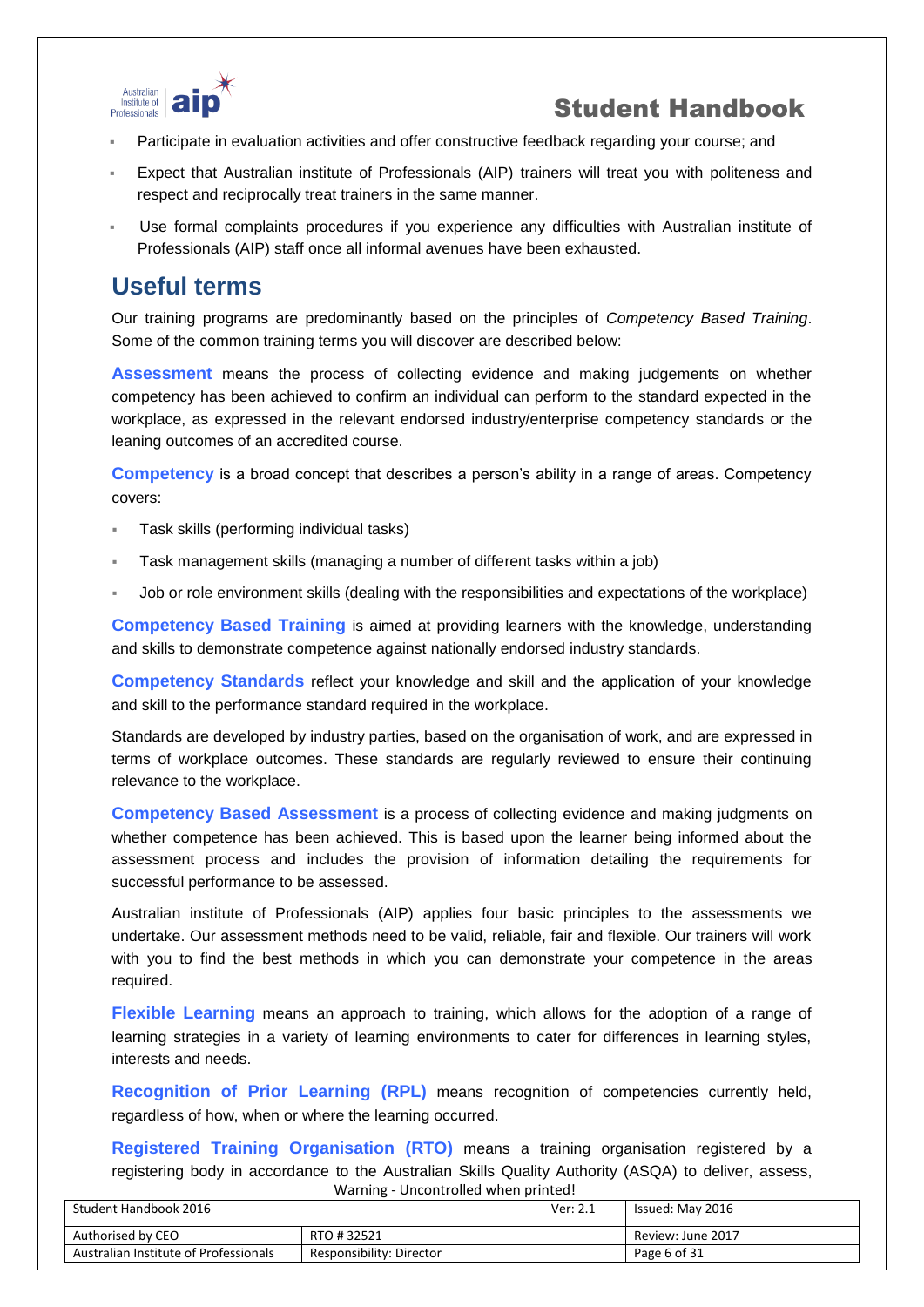

and issue qualifications for nationally recognised training within a defined scope of registration that identifies the particular services and products that an RTO can provide.

**Training Package** means an integrated set of nationally endorsed competency standards, assessment guidelines and AQF qualifications for a specific industry, industry sector or enterprise.

**Training Plan** means a program of training and assessment, which is required under a students training contract. The students training plan gives a detail of the there learning journey, learning outcomes and assessment due dates.

**Workplace Training**, this is training that is undertaken in the workplace and may include structured training and/or assessment, observation of work practices, case study or completion of work tasks.

#### **Multi-mode Training Delivery**

Australian institute of Professionals (AIP) recognises that the best learning option is different for different individuals. Therefore Australian institute of Professionals (AIP) delivers Training with multiple training strategies or "Modes".

The flexibility in training delivery incorporates options that can be combined to best suit your needs:

| ×              | On campus lectures<br>and classroom<br>instruction | ٠                          | Online web presentations<br>tutorials<br>and<br>through<br><b>Skype</b> |
|----------------|----------------------------------------------------|----------------------------|-------------------------------------------------------------------------|
| $\blacksquare$ | <b>Workplace Delivery</b>                          | a.                         | Individually<br>Supervised<br>Learning                                  |
| $\equiv$       | Workplace Mentoring                                | $\equiv$                   | Site visits and Practical<br>Demonstrations                             |
| ×              | Distance<br>Research Projects                      | learning<br>$\blacksquare$ | Observation<br>οf<br>vour<br>performance                                |
| ×              | Self-Paced<br>using online platform<br>Moodle.     | learning<br>$\blacksquare$ | Group workshops face to<br>and<br>face<br>Mentoring<br>sessions         |

Whichever blend of delivery, trainers will be available to discuss your needs and support you throughout your training program.

The following section discusses the major features of AIP Course delivery. AIP delivery classroom and Moodle learning is differs from Workplace delivery in that students are not assumed to be able to develop requisite skills in the workplace. Instead, skills development proceeds through workplace simulation activities.

### **On-Campus Delivery**

Students undertaking training on-campus attend:

*Classroom workshops*: These recurrent workshops occur throughout the program. The number and frequency of workshops is dependent on the specific program. These interactive workshops are delivered in classrooms or labs.

| <b>Warning - Uncontrolled Wrigh printed!</b>                      |            |          |                   |
|-------------------------------------------------------------------|------------|----------|-------------------|
| Student Handbook 2016                                             |            | Ver: 2.1 | Issued: May 2016  |
| Authorised by CEO                                                 | RTO #32521 |          | Review: June 2017 |
| Australian Institute of Professionals<br>Responsibility: Director |            |          | Page 7 of 31      |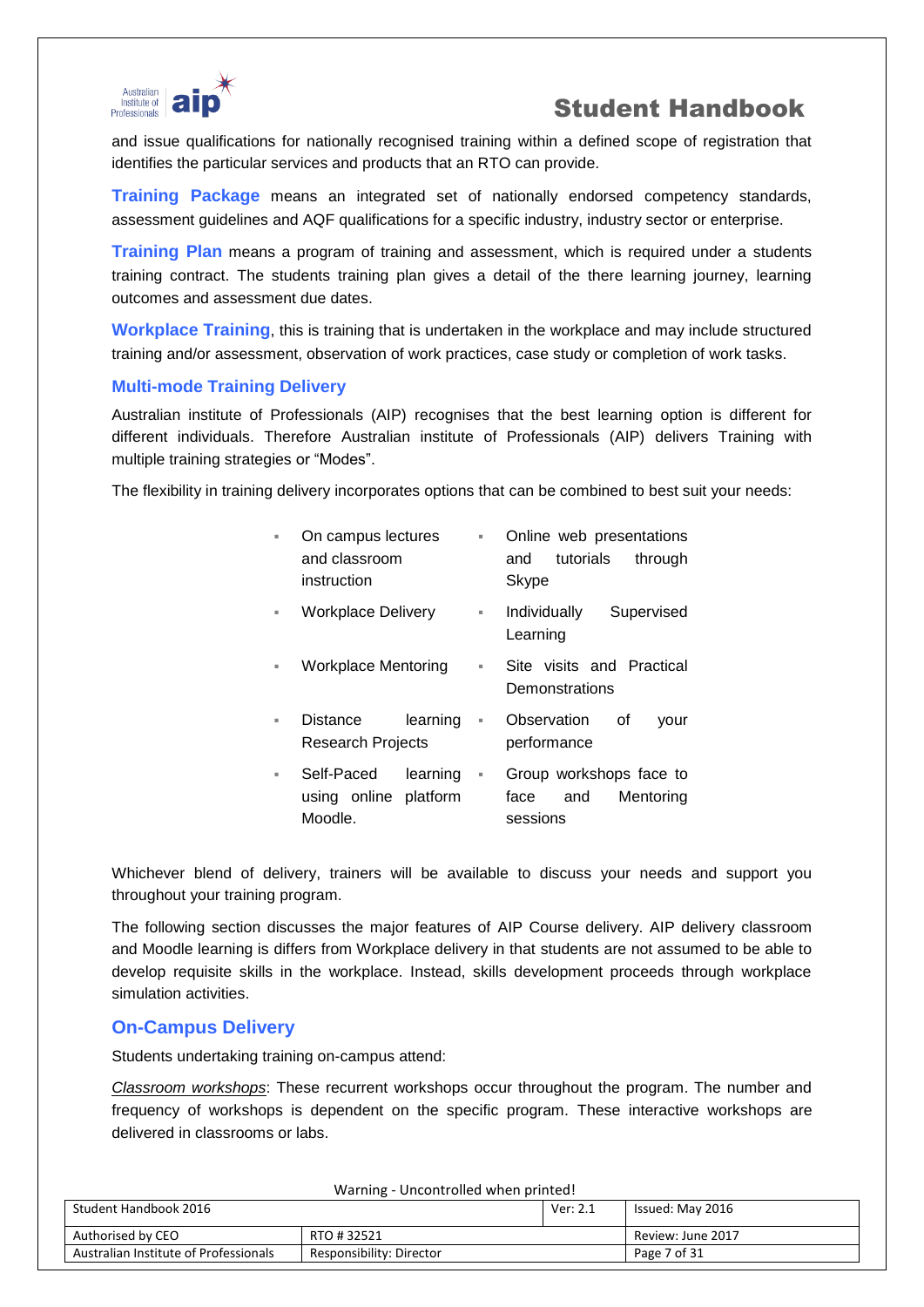

*Massed lecture/presentations*: These presentations involve guest lecturers and industry practitioners. These are delivered to larger student groups.

*Support Tutorials*: These optional tutorials as part of mentoring program AIP are offered to support students needing extra assistance to complete the program.

*Self-study*: In addition, Students also complete prescribed self-paced study activities including personal skills development, research, reading assignments and completion of activities on the Australian institute of Professionals (AIP) online training platform (Moodle).

### **Distance Education Delivery**

At Australian institute of Professionals (AIP) training delivered by distance education may consist of:

- Attending web-based workshops: These live online workshops substitute for classroom workshops and are scheduled accordingly.
- Completion of prescribed activities on the Australian institute of Professionals (AIP) online training platform (Moodle)
- Attending web support tutorials: These optional tutorials (mentoring) are scheduled to support students needing extra assistance to complete their program.

In addition, Students may also complete prescribed self-paced study including personal skills development activities, formative research and reading activities, and viewing of Webcast videos of massed lecture presentations: These are produced during on-campus delivery and made available to students from the Australian institute of Professionals (AIP) website.

### **Assignment of Workshop Facilitators, Mentors and Student Monitoring**

At enrolment each student is assigned a mentor to provide personal guidance and support throughout their learning journey with AIP. Your mentor is assigned with the objective of encouraging you to fulfil the training requirements of your chosen program.

Your mentor may or may not facilitate training in your workshop classes. Students can expect to receive instruction from a number of specialist facilitators during the course of their workshop program. Australian institute of Professionals (AIP) retains the services of a range of qualified trainers selected on the basis of their specialist expertise so that wherever possible students receive instruction from a specialist.

While students may prefer the instructional style of a particular facilitator the primary objective of delivering quality learning outcomes is best served by exposure to a range of specialists.

If you believe that you may be disadvantaged in the learning environment as a result of disability, language, culture, gender, age or other perceived barriers, you should discuss this with your trainer/mentor.

Should you experience any difficulty that may be affecting your studies please discuss this with your appointed trainer/mentor or arrange to make an appointment to meet with our senior officers.

| <b>Warning - Uncontrolled Writer printed:</b><br>Student Handbook 2016<br>Ver: 2.1 |                          |  | Issued: May 2016  |
|------------------------------------------------------------------------------------|--------------------------|--|-------------------|
| Authorised by CEO                                                                  | RTO #32521               |  | Review: June 2017 |
| Australian Institute of Professionals                                              | Responsibility: Director |  | Page 8 of 31      |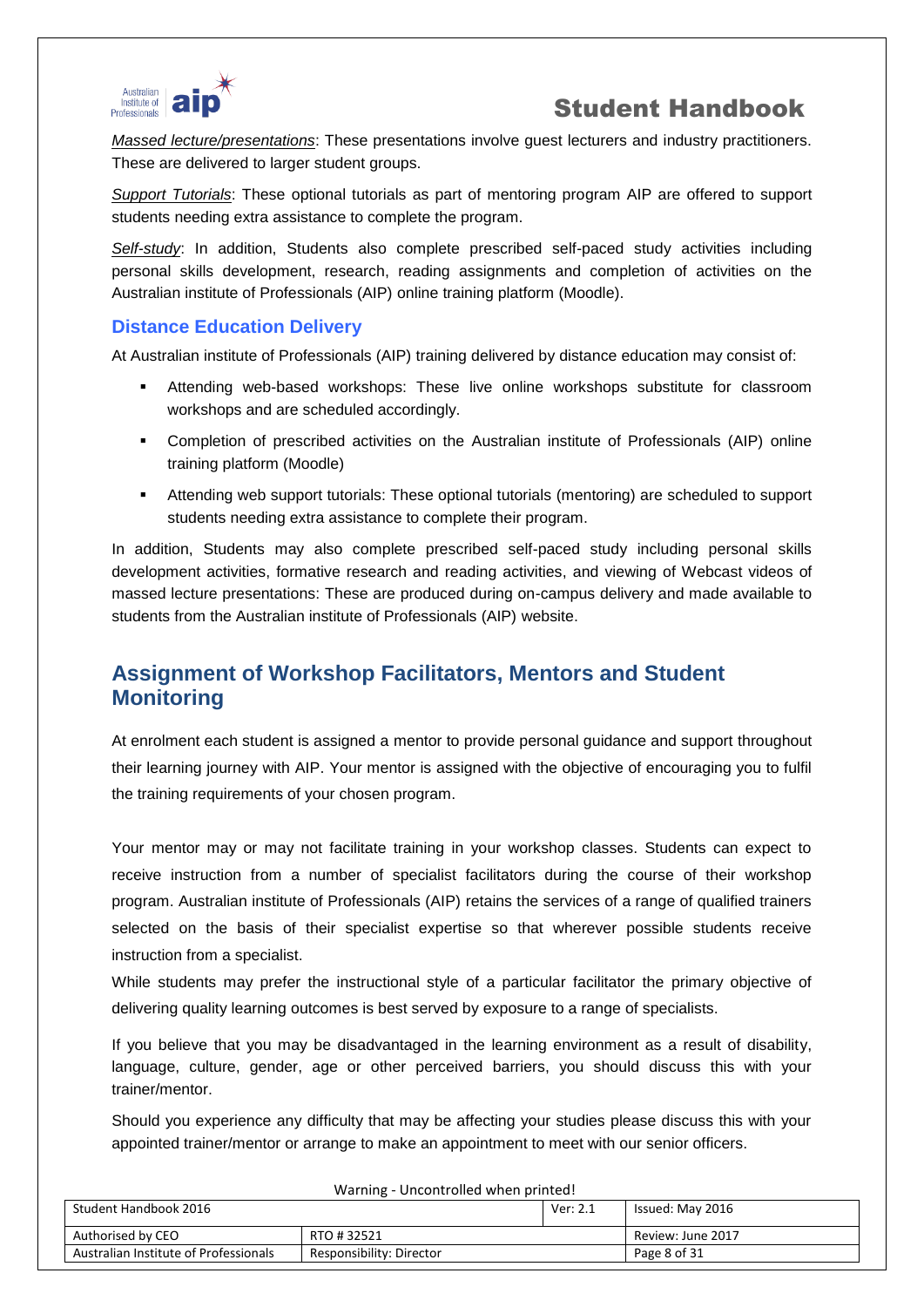

Review and evaluation processes will occur at scheduled intervals over the duration of your course. You are encouraged to provide feedback to assist us in our quality assurance process. This will be conducted at the end of each course and may also occur at the midpoint of your course.

### **Assessment The Assessment Process**

Australian institute of Professionals (AIP) works towards facilitating students to achieve success by developing assessment tools that are closely linked to both the training program and workplace requirements

#### **Objectives of the Assessment Process**

The objectives of assessment process are*:*

- To confirm that you have acquired the competencies identified in the endorsed Unit of **Competencies**
- To demonstrate that you are competent to the agreed industry standard

Assessment methods include but are not limited to:

|          | Observation                 | Practical demonstration     |
|----------|-----------------------------|-----------------------------|
| $\alpha$ | Case studies                | <b>Projects Assignments</b> |
| $\sim$   | Verbal questioning          | Multiple choice questions   |
|          | Role plays                  | <b>Written Questions</b>    |
|          | <b>Third Party Evidence</b> | <b>Written Reports</b>      |

In keeping with the principles of competency based assessment, the determination of competence will be made on an aggregate of evidence, rather than on isolated assessment activities or events. Students are assessed as either "competent" or "not yet competent" relative to the required performance standard; students are not graded by percentage marks or ordered grades (A, B, C etc.) nor are student's marks normalised across the program group.

### **Stages of Assessment**

For students undertaking a full training program there are three stages of assessment: Pre-admission, Formative and Summative.

### **Pre-Admission Assessment**

Most programs at Australian institute of Professionals (AIP) are "open entry"; they do not require the prior completion of an academic qualification. However various programs, particularly more advanced programs, require that the student meet a minimum capability standard at enrolment. To facilitate this Australian institute of Professionals (AIP) conducts various forms of pre-admission assessment as a precursor to enrolment assessing students language, literacy and numeracy level.

The nature of the assessment will vary according to the training package unit of competencies involved. For example, admission to a accounting program is assessed by different level of ACSF in numeracy, while pre-admission to an advanced Management program is assessed by completing a different level of ACSF.

| Warning - Uncontrolled when printed!                              |  |          |                   |
|-------------------------------------------------------------------|--|----------|-------------------|
| Student Handbook 2016                                             |  | Ver: 2.1 | Issued: May 2016  |
| Authorised by CEO<br>RTO #32521                                   |  |          | Review: June 2017 |
| Australian Institute of Professionals<br>Responsibility: Director |  |          | Page 9 of 31      |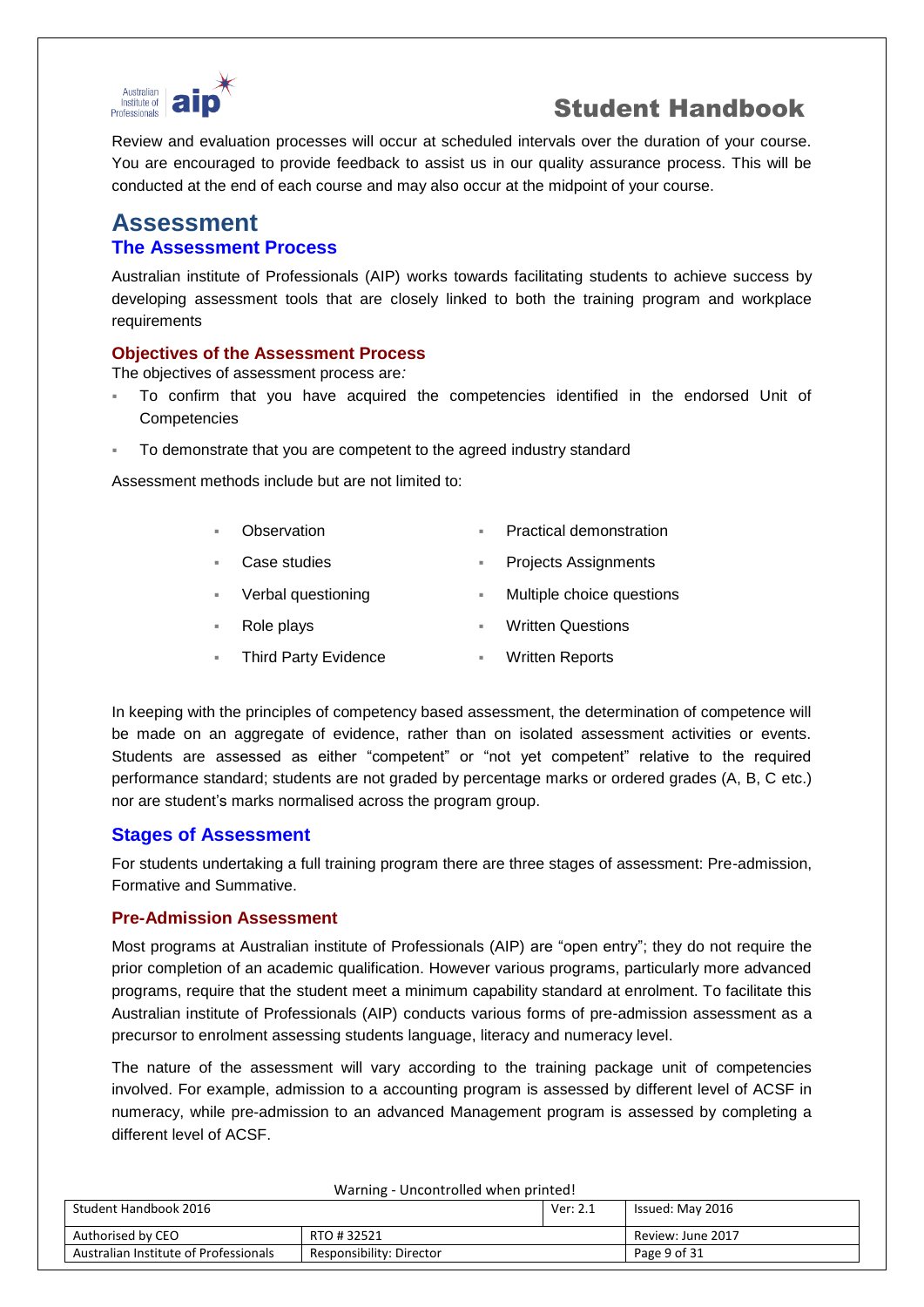

These pre-admission assessments serve to ensure the most efficient training of students because they facilitate the adoption of personalised training plans for each student. In addition, pre-admission assessment identifies gaps in a student's skill or knowledge that can be remedied prior to undertaking a full training program. Conversely, pre-admission assessments can demonstrate that students have sufficient capability that additional training in LLN is not required and they satisfy the required training packages ACSF level.

#### **In-course, "Formative" Assessment**

"Formative" assessment is the term used to describe in-course assessment that delivers feedback to the student on how they are progressing and how they can better perform a task.

Research shows that the use of formative assessment, also known as "assessment for learning" within training programs is the most effective means of training adults.

Australian institute of Professionals (AIP) training programs provide numerous formative assessment activities for learners. These take the form of quizzes, skills practice, research tasks, discussion forums on Moodle, completing Journal on Moodle and scenario based problem-solving activities online or class activities.

Students do not "pass or fail" formative assessments. Instead with the feedback they receive they learn to perform better in their summative assessment tasks.

Whether it is by on-campus or off-campus learning, AIP suggest students to complete all prescribed formative assessment activities before the relevant summative assessment can proceed.

#### **Summative Assessment**

At the end of the training period for each unit of competency, and after undertaking formative assessment activities students are required to demonstrate competence by the final performance of assessment tasks. Each task take many forms ranging from performing tasks under observation by the assessor through to completing written assignments. In practice, because AIP Qualification programs include progressive completion of multiple units of competency, students undertake assessment tasks throughout the duration of the qualification program. Even though they are completed progressively, tasks are still the equivalent of "Finals" as they constitute final evidence of whether or not the student is competent with respect to a particular unit.

### **Assessment without Training ("Assessment only")**

Not all assessment includes the provision of training. The Australian Skills Quality Authority (ASQA) recognises that vocational capability (or competence) can be achieved in ways other than by formal training. The AQF also recognises that certain competencies obtained through prior formal training are portable, that is they are relevant to many vocational activities. For that reason Australian institute of Professionals (AIP) is empowered to award a statement of attainment or qualification by having assessed a student's competence through evidence of prior:

- Informal learning (Recognition of prior learning- "RPL"));and/or
- Formal qualification as being at least equivalent to the unit of competence for which the student is seeking a statement of attainment (Credit Transfer).

These two assessment methods are discussed below.

| warning - Uncontrolled when printed!  |                          |          |                   |
|---------------------------------------|--------------------------|----------|-------------------|
| Student Handbook 2016                 |                          | Ver: 2.1 | Issued: May 2016  |
| Authorised by CEO                     | RTO #32521               |          | Review: June 2017 |
| Australian Institute of Professionals | Responsibility: Director |          | Page 10 of 31     |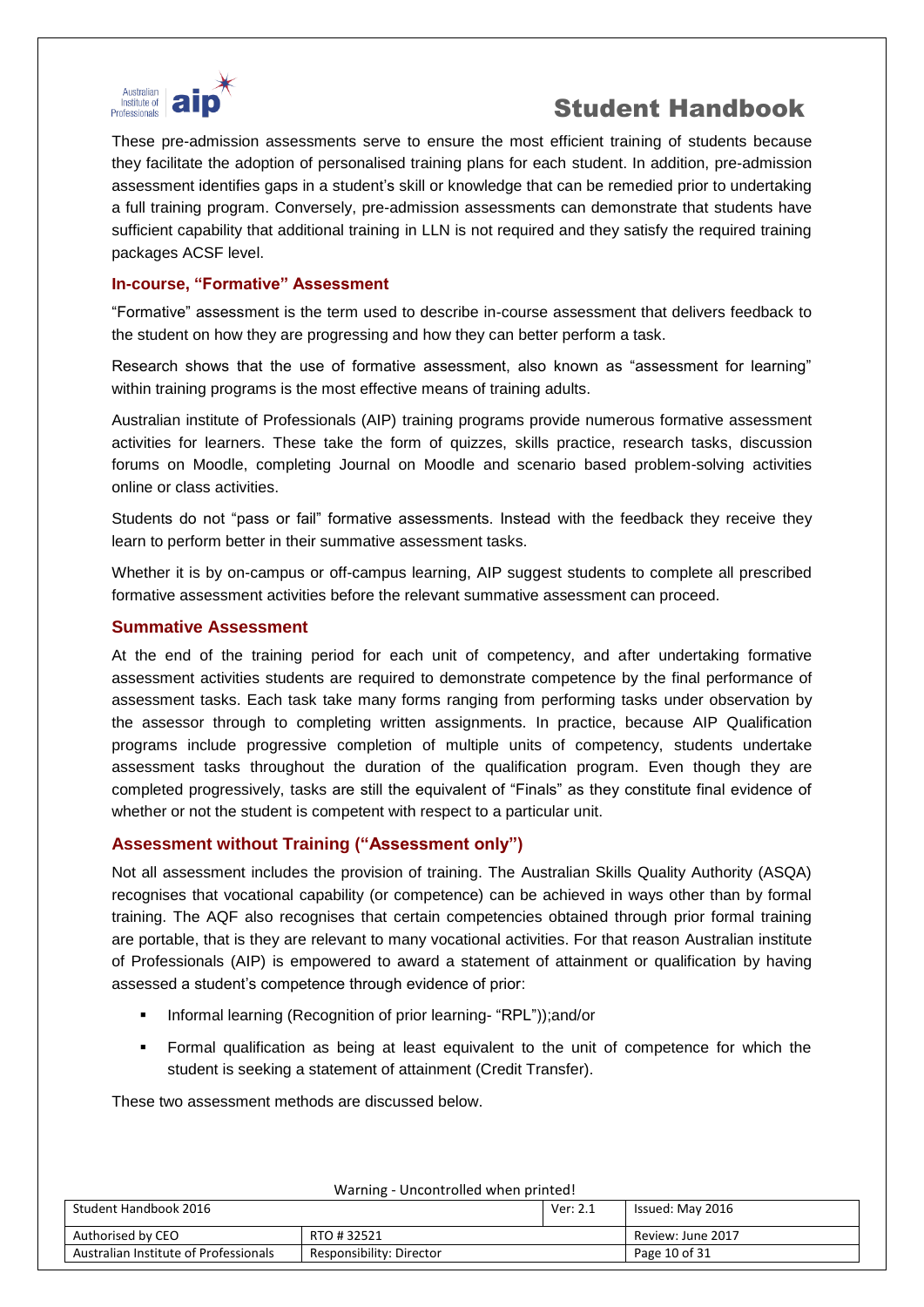

### *Recognition of Prior Learning (RPL)*

Australian institute of Professionals (AIP) aims to ensure that your prior learning is recognised, regardless of how, when, or where the learning occurred.

RPL is the acknowledgement of your skills and knowledge, irrespective of how it has been acquired. It includes competencies gained through a combination of formal or informal training and education, work experience or general life experience.

In order for Australian institute of Professionals (AIP) to grant RPL, your trainer must be confident that you are currently competent against the endorsed industry or enterprise competency standards or outcomes specified in Australian Qualifications Framework accredited courses.

Your assessor evaluates your competence by reference to the *Portfolio of evidence* that you provide. This portfolio of evidence may take a variety of forms and could include certification, references from past employers, testimonials from clients and work samples.

You may apply for RPL and supply evidence that demonstrates that you have all the skills and knowledge relating to the competency. The Australian institute of Professionals (AIP) Assessor will evaluate the evidence by taking steps to ensure it is authentic, valid, reliable, current and sufficient.

### **RPL Process**

Upon enrolment into your course you will be advised of the procedures for applying for RPL. There are several stages in the RPL process:

- 1. Self-assessment: You are encouraged to undertake a self-assessment against the documented standards for the unit of competency from which you are seeking RPL.
- 2. Collection of evidence: Collect and provide appropriate evidence. Attach your evidence to a completed RPL application form.
- 3. Assessment of evidence: Your trainer will assess your application and a decision will be made as to whether RPL can be granted. The trainer will arrange an interview with you (telephone or face to face) to clarify and/or confirm the assessment result.

Note the RPL assessment will normally be finalised within 28 days of receipt of the application. You may appeal against the outcome in accordance with Australian institute of Professionals (AIP)'s Complaints and Appeals procedure.

#### *Credit Transfer: Recognition of formal qualifications*

Students may have partially satisfied the competence requirements of an Australian institute of Professionals (AIP) Training Program by having completed comparable vocational or academic study at another institution.

"Mutual recognition" is a central component of the Australian Quality Framework. Mutual recognition ensures that all qualifications issued by other registered training organisations to students enrolling with Australian institute of Professionals (AIP) are recognised. Nationally endorsed Training Packages and AQF accredited courses are subject to mutual recognition.

If you are seeking mutual recognition and/or credit transfer for AQF qualifications and/or statements of attainments awarded by another registered training organisation, you must;

- Complete Australian institute of Professionals (AIP)'s Credit Transfer Application,
- Provide a certified copy of the qualification or statement of attainment, or

| warning - Uncontrolled when printed!  |                          |          |                   |  |
|---------------------------------------|--------------------------|----------|-------------------|--|
| Student Handbook 2016                 |                          | Ver: 2.1 | Issued: May 2016  |  |
| Authorised by CEO                     | RTO #32521               |          | Review: June 2017 |  |
| Australian Institute of Professionals | Responsibility: Director |          | Page 11 of 31     |  |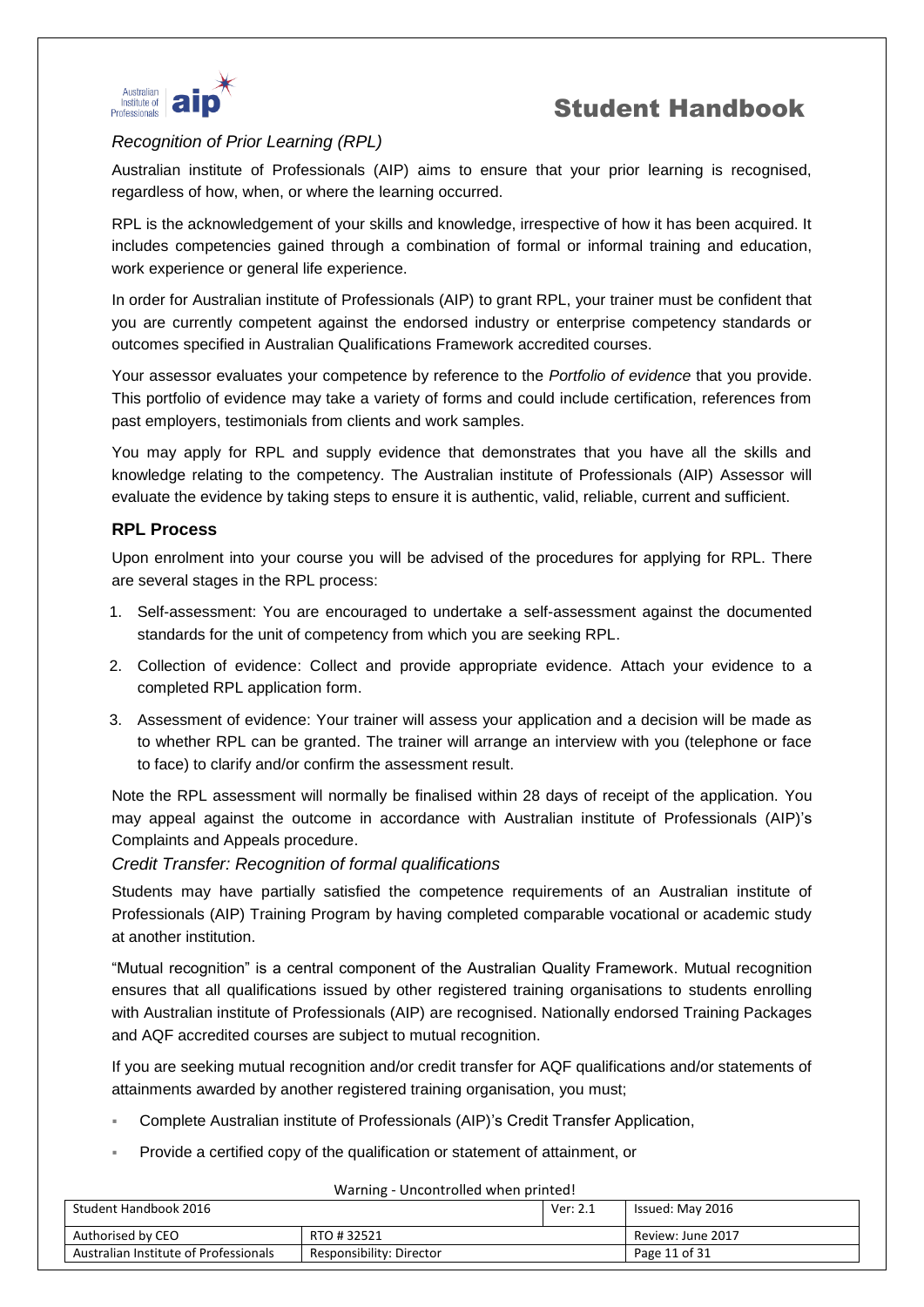

#### Provide original documents.

Australian institute of Professionals (AIP) may seek to validate the AQF qualification and/or statement of Attainment presented for mutual recognition by contacting the issuing registered training organisation.

Where Australian institute of Professionals (AIP) is satisfied with the evidence supplied, you will be granted credit transfer for the unit of competencies that you have already successfully completed.

#### **Challenge Assessment**

It often occurs that a combination of RPL and Credit Transfer assessment leaves evidence "gap". The student undertaking gap training can accommodate this. However, in the absence of sufficient evidence arising from either the RPL or Credit Transfer process students who are not seeking to undertake training may apply to be assessed by a "Challenge Assessment" in which the student performs the same tasks as the training program students but without the benefit of training. Australian institute of Professionals (AIP) only provides Challenge Assessment to individuals who are enrolled for assessment by RPL.

#### **Submissions of assessment tasks**

In order to be assessed, submitted work must conform to the following guidelines:

Submitted work must:

- Include any prescribed coversheet with their submission and clearly mark their name, student number and the name of their course and program on each sheet submitted.
- Be on either the sheets provided or on A4 white, printer quality paper. Work submitted by mail must not be stapled or bound in any other way than by easily removable paper clips. Handwritten work must be in clearly legible dark (black or blue) ink. Word processed submissions should be in 12-point font size with 1.5 line spacing. Unless otherwise exempted, files submitted must be in Microsoft Office Word or Excel format.
- Be submitted on or before the due date. Where no due date is specified this is deemed to be one month from completion of the workshop in which the task was assigned to students. The imposition of deadlines for these tasks is for the benefit of all students: it facilitates timely feedback so that students can focus their skills and knowledge development.
- Be submitted either by email, fax or post to the Australian Institute of Professional (Attn: your trainer/assessor/mentor name) or upload on your Moodle Login or email to assessments@aiop.edu.au on or before the due date.
- Be complete. Only completed assignment tasks will be accepted, partially completed assignments will not be assessed.

Submissions that do not conform to the above requirements will not be registered as being received nor will they be assessed.

Note receipt of assignments is deemed to be the day of receipt (if submitted by post or email) or the Australia Post date stamp on mailed items.

*Students are advised to retain copies of their submissions for their own reference and in case of delivery failure and the need for resubmission. AIP will not be responsible for lost work.*

| warning - Uncontrolled when printed!                                               |            |          |                   |  |
|------------------------------------------------------------------------------------|------------|----------|-------------------|--|
| Student Handbook 2016                                                              |            | Ver: 2.1 | Issued: May 2016  |  |
| Authorised by CEO                                                                  | RTO #32521 |          | Review: June 2017 |  |
| Australian Institute of Professionals<br>Page 12 of 31<br>Responsibility: Director |            |          |                   |  |

Warning - Uncontrolled when printed when printed when printed when printed when printed when printed when printed when printed when  $\mathbf{U}$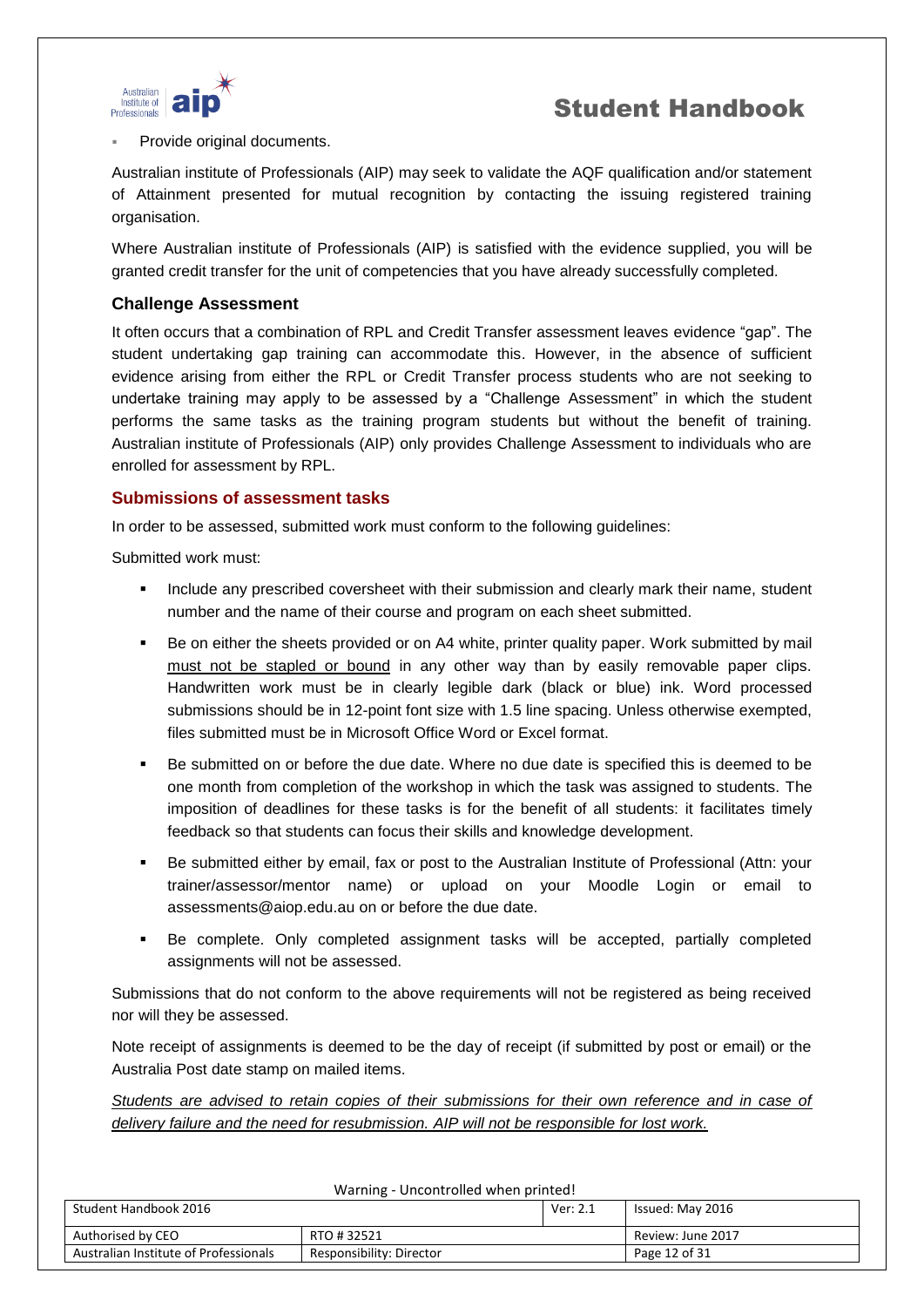

#### **Late Assignments**

Students may be penalized (non-financial) for late submission. However, Australian institute of Professionals (AIP) recognizes that unanticipated and unavoidable personal circumstances may impede the timely submission of evidence of completion of assessment tasks. In such cases, the training coordinator may offer a time extension to the student. To be eligible to receive an extension of time without penalty students must contact training coordinator in writing before the due date.

# **Disciplinary policy**

### **Behaviour**

Australian institute of Professionals (AIP) is committed to ensuring that access and equity considerations are incorporated in the provision of training delivery and assessment. This means that all of our students and staff have the right to study and work in a positive environment which values diversity. All students and staff are entitled, under legislation and Australian institute of Professionals (AIP) policy, to an environment free from all forms of harassment and discrimination.

Note that this refers to any behaviour toward students and staff including off-campus activity and in particular participation in online forums and chat rooms that may be provided.

If your behaviour impacts on the performance of others within your group, the trainer is obliged to discuss the situation directly with you, and will try to sort out the problem. If there is no improvement, a written notification will be issued to you (and, where appropriate you employer) detailing the breach.

If there is still no improvement, then the following may occur depending on the severity and impact on other students;

- You may be removed from the training session and referred for private counselling
- You may be suspended or expelled from the program by Australian institute of Professionals (AIP)
- You may choose not to continue with the training
- Your employer may choose to withdraw you from your training program

#### **Smoking**

Smoking of any substance is prohibited within all AIP Campuses.

#### **Intoxication**

The consumption of alcohol or any intoxicating substance is prohibited while at Australian institute of Professionals (AIP) Campuses. Persons believed to be under the influence of any intoxicating substance will be escorted from the property and may be referred to Australian institute of Professionals (AIP) for disciplinary action.

#### **Misuse of facilities or property**

During your training program at Australian institute of Professionals (AIP) you will be provided with access to facilities and equipment. Individuals intentionally or neglectfully defacing, breaking or removing equipment without permission of an authorised AIP Officer will be referred to Australian institute of Professionals (AIP) as the subject of disciplinary action and may also be referred to the Police.

| Warning - Uncontrolled when printed!  |                          |          |                   |  |
|---------------------------------------|--------------------------|----------|-------------------|--|
| Student Handbook 2016                 |                          | Ver: 2.1 | Issued: May 2016  |  |
| Authorised by CEO                     | RTO #32521               |          | Review: June 2017 |  |
| Australian Institute of Professionals | Responsibility: Director |          | Page 13 of 31     |  |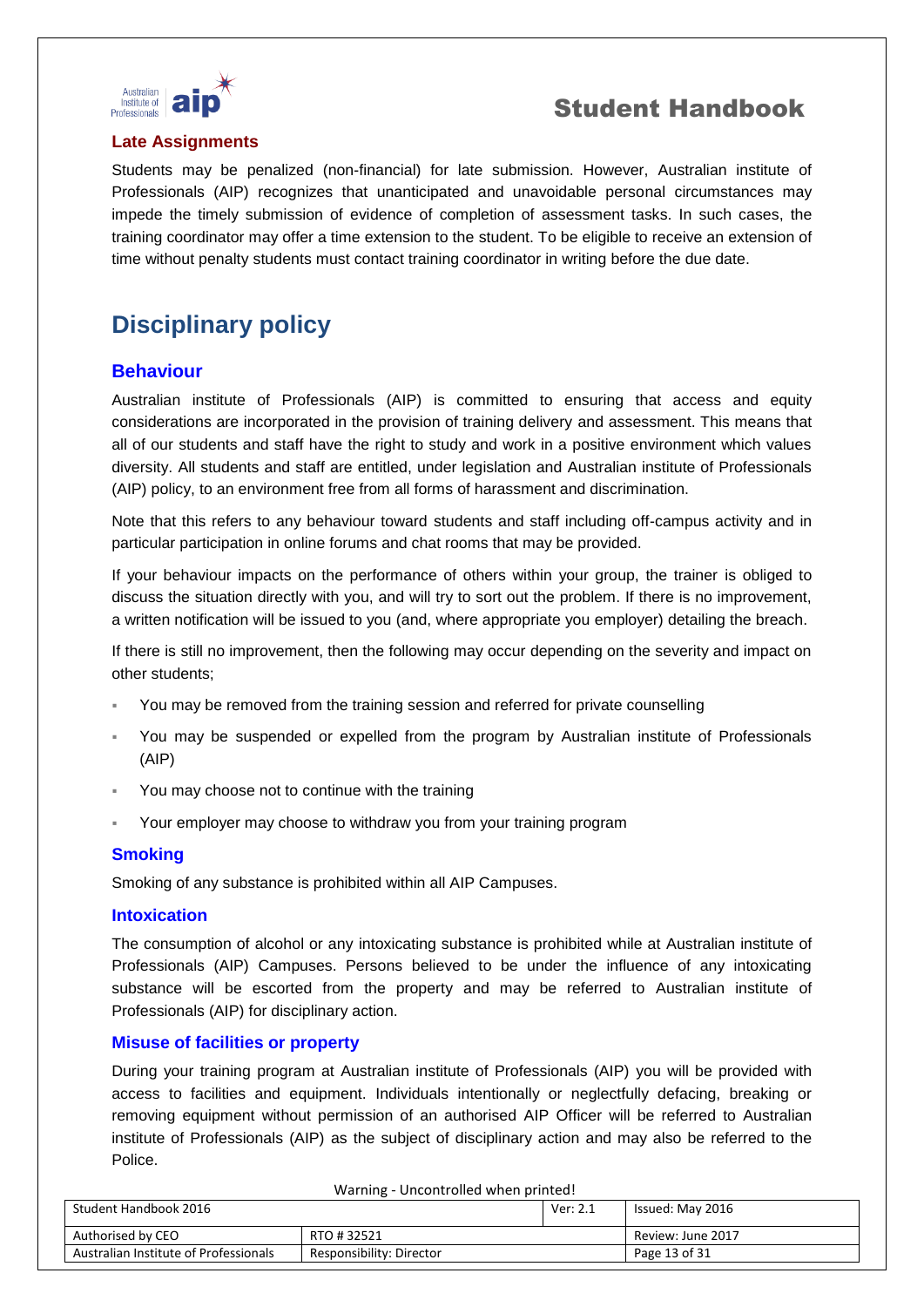

### **Breaches of academic discipline Plagiarism & Cheating What is plagiarism?**

Specifically, plagiarism is:

- **Presenting other people's designs and images as your own work;**
- Submitting work as your own that someone else has done for you;
- Copying phrases and passages word-for-word without quotation marks and without a reference to the author; this includes but is not limited to books, journals, reports, theses, websites, conference papers and course notes; or
- **Paraphrasing an author's work and presenting it without a reference.**

### **When to Reference**

You must provide a reference whenever you quote, AIP following "*Harvard Referencing Method*", paraphrase or summarise someone else's ideas, theories or data. You must also reference any graphic information you use. Some of the sources you will need to reference include:

- Books or chapters in books
- **Journal or newspaper articles**
- Conference papers
- **Films or television programs**
- **Personal communications like emails, interviews or letters**
- Electronic sources such as web pages, journal articles from online databases, or use net groups.

### **For information on the correct way to reference, see the following website: [www.lc.unsw.edu.au/onlib/ref.html](http://www.lc.unsw.edu.au/onlib/ref.html)**

#### **What is cheating?**

Cheating is:

- **Copying any part of another students' work;**
- Submitting items of assessment that are written in conjunction with other students;
- Submitting a piece of work has already been submitted for assessment in another course;
- Sharing or copying an assessment, test or assignment; or,
- **Completing someone else's assessment, test or assignment.**

### **Consequences**

Australian institute of Professionals (AIP)'s policy regarding students implicated for plagiarism or cheating may include: redo the assessment, repeating the entire unit, suspension from the course and possible cancellation from your course.

### *All plagiarism and cheating is viewed seriously by AIP; by signing your enrolment form you acknowledge your understanding of our plagiarism and cheating policy.*

| <b>Walling - Uncontrolled Wilen printed:</b> |                          |          |                   |  |
|----------------------------------------------|--------------------------|----------|-------------------|--|
| Student Handbook 2016                        |                          | Ver: 2.1 | Issued: May 2016  |  |
| Authorised by CEO                            | RTO #32521               |          | Review: June 2017 |  |
| Australian Institute of Professionals        | Responsibility: Director |          | Page 14 of 31     |  |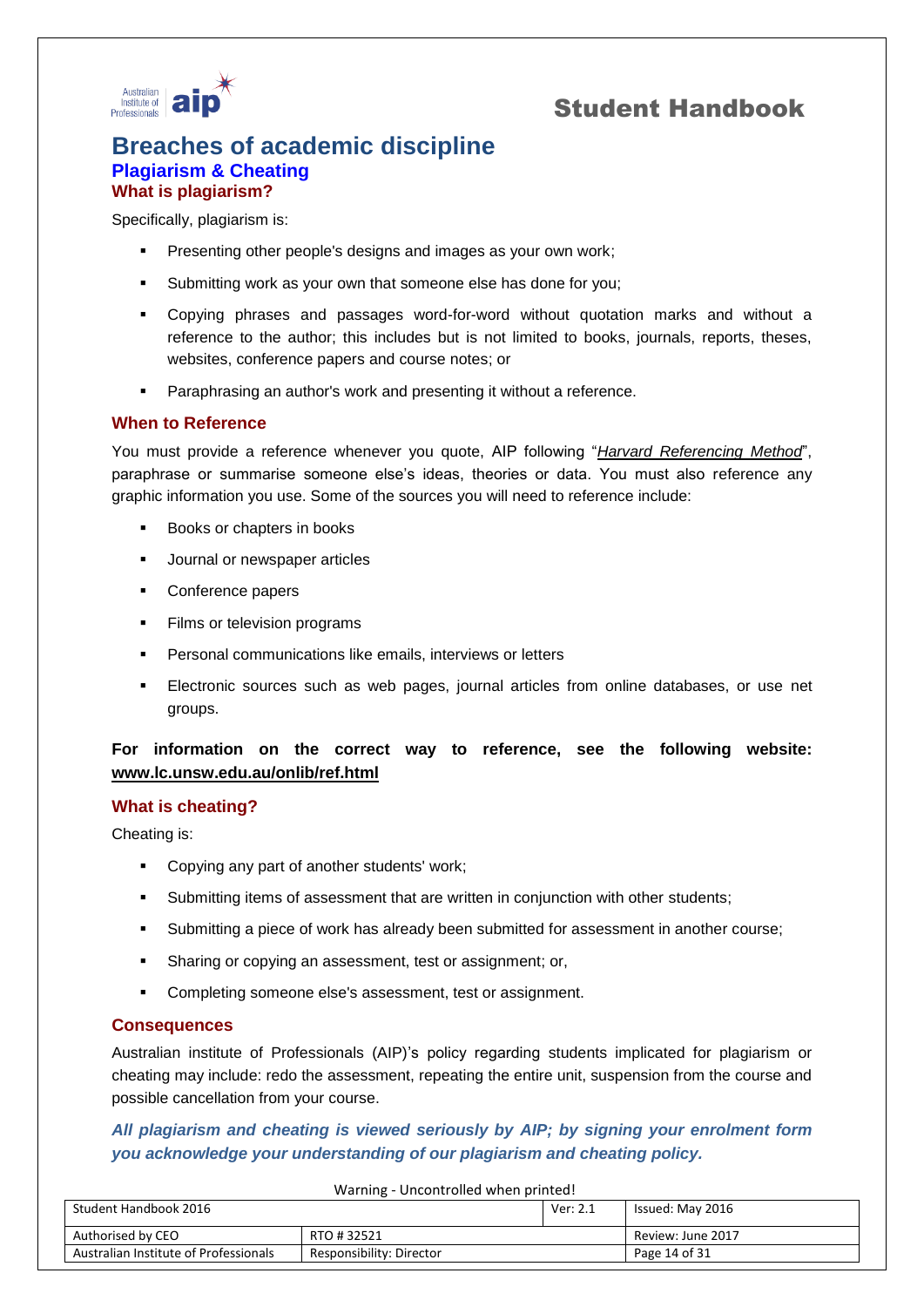



#### **Authentication of Assessment**

Regrettably, some students do submit work that is not their own. To preserve the validity of AIP course awards for all students Australian institute of Professionals (AIP) maintains a continuous surveillance process to ensure student work submitted is authentic.

Consequently, during the course of your training program an Australian institute of Professionals (AIP) Assessor may contact you regarding assignment work that you have submitted. The purpose of this contact is to validate that the work you have submitted is your own. This validation will consist in the Assessor questioning you on the content of your submissions.

In the event your work cannot be authenticated you will be required to resubmit the work for assessment or the matter may be referred to Australian institute of Professionals (AIP) Disciplinary committee.

Students failing to co-operate with the Assessors reasonable requests will be automatically referred to the Australian institute of Professionals (AIP) Disciplinary committee.

Where a student's work has not met Australian institute of Professionals (AIP)'s authenticity requirement to the satisfaction of the Assessor the student is entitled to appeal the decision. See "Complaints & Appeals".

### **Copyright**

All material provided to you, or to which you are provided access are made available by Australian institute of Professionals (AIP) under the provisions of the Commonwealth of Australia Copyright Act 1968 (the Act).

Australian institute of Professionals (AIP) provides this material only for fair use by you in the course of your training. You are not permitted to copy, store, distribute, pass-on, broadcast or in any other way use this material without the express written permission of the Copyright holder.

Breaches of copyright will attract disciplinary proceedings (including possible expulsion) and may also attract criminal and civil proceedings under the Act...

By completing and submitting your enrolment form you acknowledge that you have read and understood Australian institute of Professionals (AIP)s requirement and agree to be bound by its terms.

### **Allocation and reallocation to program groups**

Each training program has a both a minimum and maximum group size. The size depends on the particular course and the nature of delivery. For various reasons some students suspend or abandon their training and program numbers fall below the minimum threshold. In this case, while making all reasonable efforts to accommodate students, AIP retains absolute discretion to reallocate students to alternate program groups.

# **On Campus training**

The following section provides key information for students undertaking training at the Australian institute of Professionals (AIP) Campus.

### **Locations:**

Australian institute of Professionals (AIP) Campus:

| Student Handbook 2016                 |                          | Ver: 2.1 | Issued: May 2016  |  |
|---------------------------------------|--------------------------|----------|-------------------|--|
| Authorised by CEO                     | RTO #32521               |          | Review: June 2017 |  |
| Australian Institute of Professionals | Responsibility: Director |          | Page 15 of 31     |  |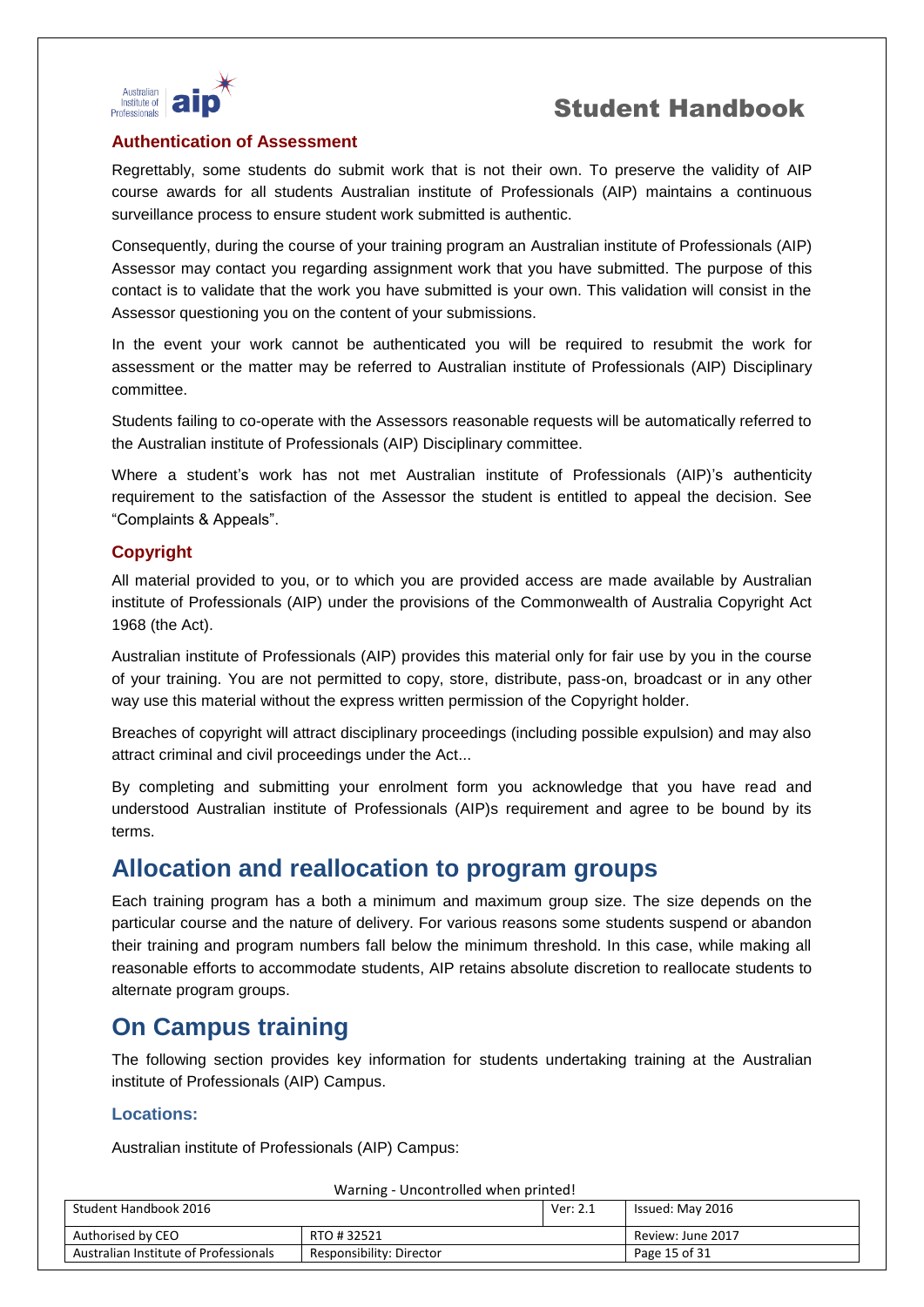

#### 42B Synnot Street Werribee VIC 3030 Australia

### **Public Transport access**

Australian institute of Professionals (AIP) Campus is close to Train stations and Tram stops.

### **Parking**

Australian institute of Professionals (AIP) does not provide car parking for Students. Public car parks are available within walking distance of each Australian institute of Professionals (AIP) Campus.

### **Training Plan**

As part of your admission you will be required to complete and agree to a training plan that you will undertake in order to meet the educational requirements of your chosen course. The basic training plan document (which contains the Australian institute of Professionals (AIP) course program) will be distributed to you with your admission document before commencement of your course.

### **Attendance**

Attendance at both on-campus and any online workshops and lectures involves participation in formative assessment activities. This participation is a mandatory component of your training program. Therefore attendance is mandatory in order to complete the assessment requirements of your training course.

Australian institute of Professionals (AIP) will pre-arrange training and assessment and issue course calendars accordingly. The Trainer/Facilitator at each workshop registers student attendance.

If you have missed a workshop or are unable to attend a future workshop, please notify Australian institute of Professionals (AIP) via telephone on 1300 118 922 or alternatively email info@aiop.edu.au as soon as possible.

### **Room cleanliness**

Students are expected retain all belongings with them while at the AIP Campus. Students are not to leave litter in any part of the Campus

### **Security of Property**

Australian institute of Professionals (AIP) accepts no responsibility for loss, damage or theft of student property while on campus.

### **Campus facilities**

In the event of fire or other emergency each campus has a specified evacuation process. At induction students will be advised of specific evacuation procedures including fire alarm recognition, nominated fire wardens and off campus meeting area.

### **Supply of Learner Resources**

AIP supplies each student with one complete set of learning materials including learner book, Student Assessment Workbook and Texts where applicable will be share online through Moodle. Students requiring replacement materials can obtain electronic copies by arrangement with the training coordinator. These can be downloaded by the student and printed at the student's expense

| Student Handbook 2016                 |                          | Ver: 2.1 | Issued: May 2016  |
|---------------------------------------|--------------------------|----------|-------------------|
| Authorised by CEO                     | RTO #32521               |          | Review: June 2017 |
| Australian Institute of Professionals | Responsibility: Director |          | Page 16 of 31     |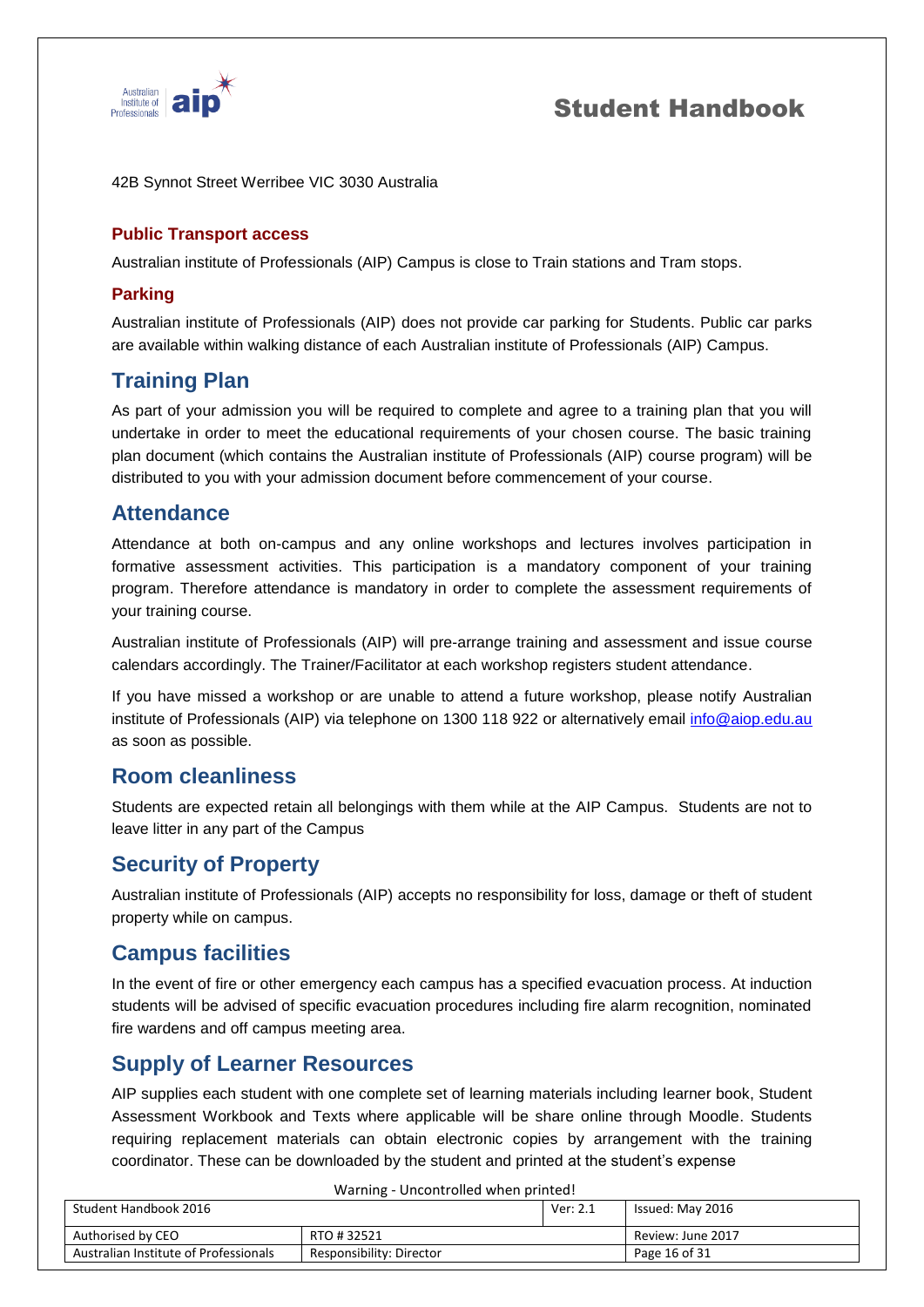

Note that business equipment's (printers etc.) are for use of AIP staff; AIP does not provide students access to campus business equipment; this includes printing, copying, scanning and fax machines for the purpose of assessments and personal use. As part of simulated environment student only access the required equipment's under trainer and assessor or training coordinator supervision.

All Assessment Tasks can be submitted electronically via the assessments@aiop.edu.au or students can use their own equipment to print documents for submission.

### **Campus operating hours and access:**

Australian institute of Professionals (AIP) Campus is open to enrolled students between 9:00am and 4:30pm on weekdays (excluding Public Holidays).

Access to student rooms and facilities is only permitted under in the presence of an appropriate Australian institute of Professionals (AIP) staff member. Access to any other room or facilities access must be with permission of training coordinator or operational manager.

# **Off Campus training (Distance Education)**

The program for Students enrolled for Distance Education may consist of the following components:

- Complete online reading and assessment activities on the Australian institute of Professionals (AIP) online Learning Management System (Moodle)
- Complete other reading assignments using AIP learner book and prescribed reference textbooks
- Attend and participate in online seminars and presentations "webinars"
- **Attend online group tutorials**
- Complete personal skills development activities as determined within your Training Plan
- View Audio-Visual presentations that may be provided as student resources
- Undertake site visits as arranged by either yourself or Australian institute of Professionals (AIP)
- Attend a regional face-to-face assessment session for the purposes of observational assessment
- Attend private training and monitoring sessions either online or by telephone.

The form this will take is dependent on the nature of the training program. At the commencement of the program you will be advised of specific requirements.

### **Complaints and Appeals Complaints**

Australian institute of Professionals (AIP) is committed to facilitating a learning process that is both beneficial and enjoyable. Australian institute of Professionals (AIP) ensures that students and clients have access to a fair and equitable process for dealing with complaints and appeals in a constructive and timely manner against decisions made by Australian institute of Professionals (AIP).

| warning - Uncontrolled when printed!                                               |            |  |                   |  |
|------------------------------------------------------------------------------------|------------|--|-------------------|--|
| Student Handbook 2016                                                              |            |  | Issued: May 2016  |  |
| Authorised by CEO                                                                  | RTO #32521 |  | Review: June 2017 |  |
| Australian Institute of Professionals<br>Page 17 of 31<br>Responsibility: Director |            |  |                   |  |

Warning - Uncontrolled when printed when printed when printed when printed when printed when printed when printed when printed when  $\mathbf{U}$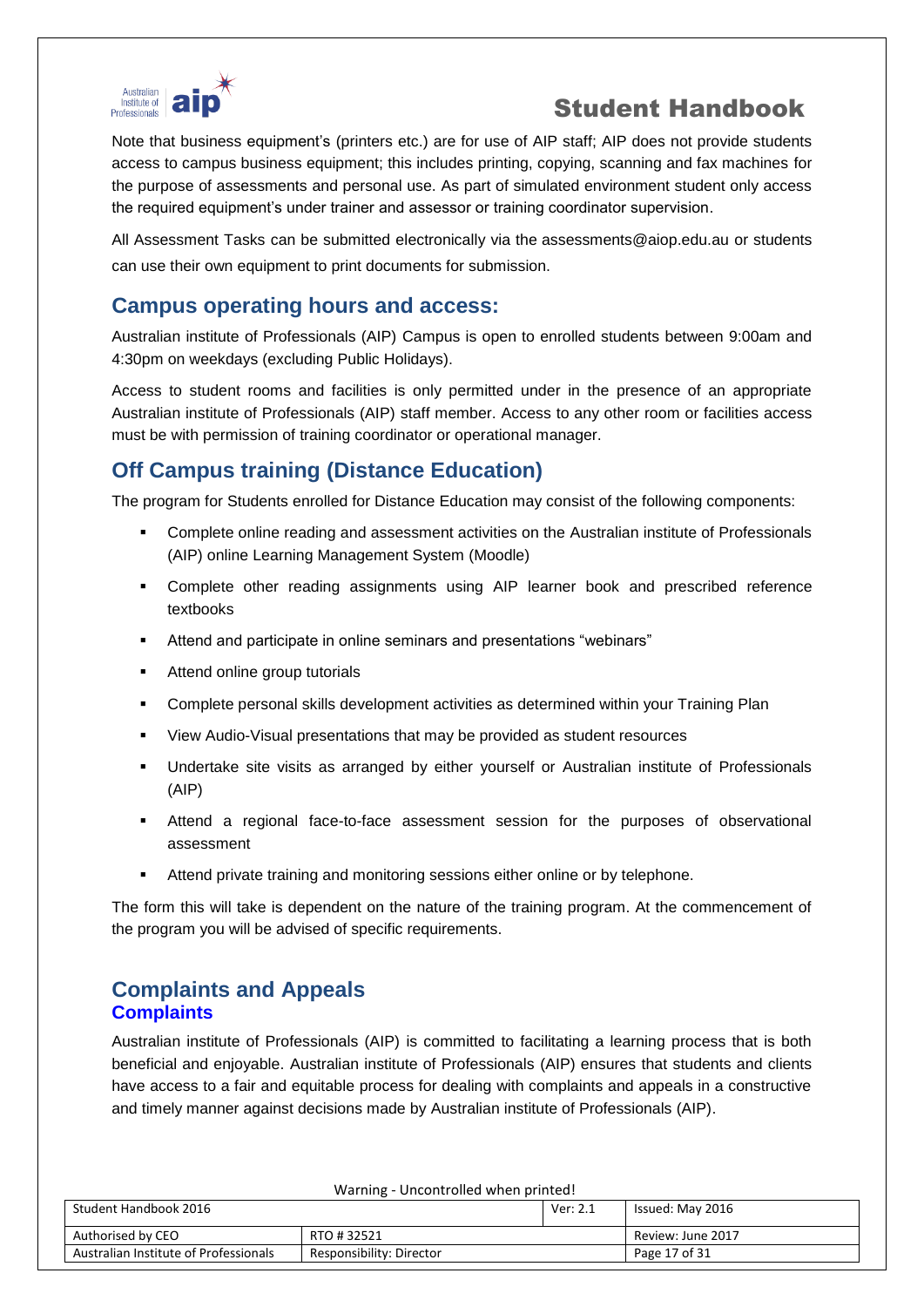

#### **Roles and responsibilities**

The Chief Executive Officer/Academic Director is responsible for implementing this policy. The Operational Manager has primary responsibility for responding to complaints, counselling students and advising them about avenues and resources for further counselling or support.

Australian institute of Professionals (AIP) recognises the rights of students to complain without recrimination. Any student wishing to make a complaint against Australian institute of Professionals (AIP) shall have access to the following procedure:

#### **Informal complaint:**

- 1. The initial stage of any complaint shall be for the student to communicate directly with the trainer of Australian institute of Professionals (AIP) who provided the service. The trainer will make a decision and record the outcome of the complaint.
- 2. A student dissatisfied with the outcome of the complaint to the trainer may then complain to the training coordinator in the area concerned who will make a decision and record the outcome of the complaint.
- 3. A student dissatisfied with the outcome of the complaint to the relevant training coordinator may initiate a formal complaint.
- 4. All staff members approached by a student with a compliant should attempt to resolve the complaint informally within 5 working days.

#### **Formal complaint:**

- 1. Formal complaints may only proceed after the informal complaint procedure has been exhausted.
- 2. Formal complaints must be made in writing on Australian institute of Professionals (AIP)'s Complaints Form which can be obtained from the training coordinator.
- 3. Completed Complaints Forms can be emailed to info@aiop.edu.au or can sent to the following address:

Australian institute of Professionals (AIP)

42B Synnot Street, Werribee VIC 3030

- 4. Upon receipt of a formal complaint a senior officer will convene an independent panel to hear the complaint. The panel shall not have had previous involvement with the complaint.
- 5. The student shall be given an opportunity to present his/her case to the senior officer.
- 6. The senior officer will make a decision on the complaint and communicate its decision to all parties in writing within 10 working days of making its decision.
- 7. Once a complaint is resolved, a senior officer will record the nature of the complaint and outcome and forward the information to Australian institute of Professionals (AIP)'s CEO or Academic Director for reporting and continual improvement purposes.

### **Appeals**

If a student believes that the correct procedures have not been followed, he/she can appeal to the Chief Executive Officer/Academic Director or nominee. The Chief Executive Officer/Academic Director or nominee will convene a meeting where all parties will be afforded an opportunity to be heard in a manner which provides sufficient time to prepare their case. Any party may make written or oral

Warning - Uncontrolled when printed! Student Handbook 2016 Ver: 2.1 Issued: May 2016 Authorised by CEO **RTO # 32521** RTO # 32521 Australian Institute of Professionals Responsibility: Director Page 18 of 31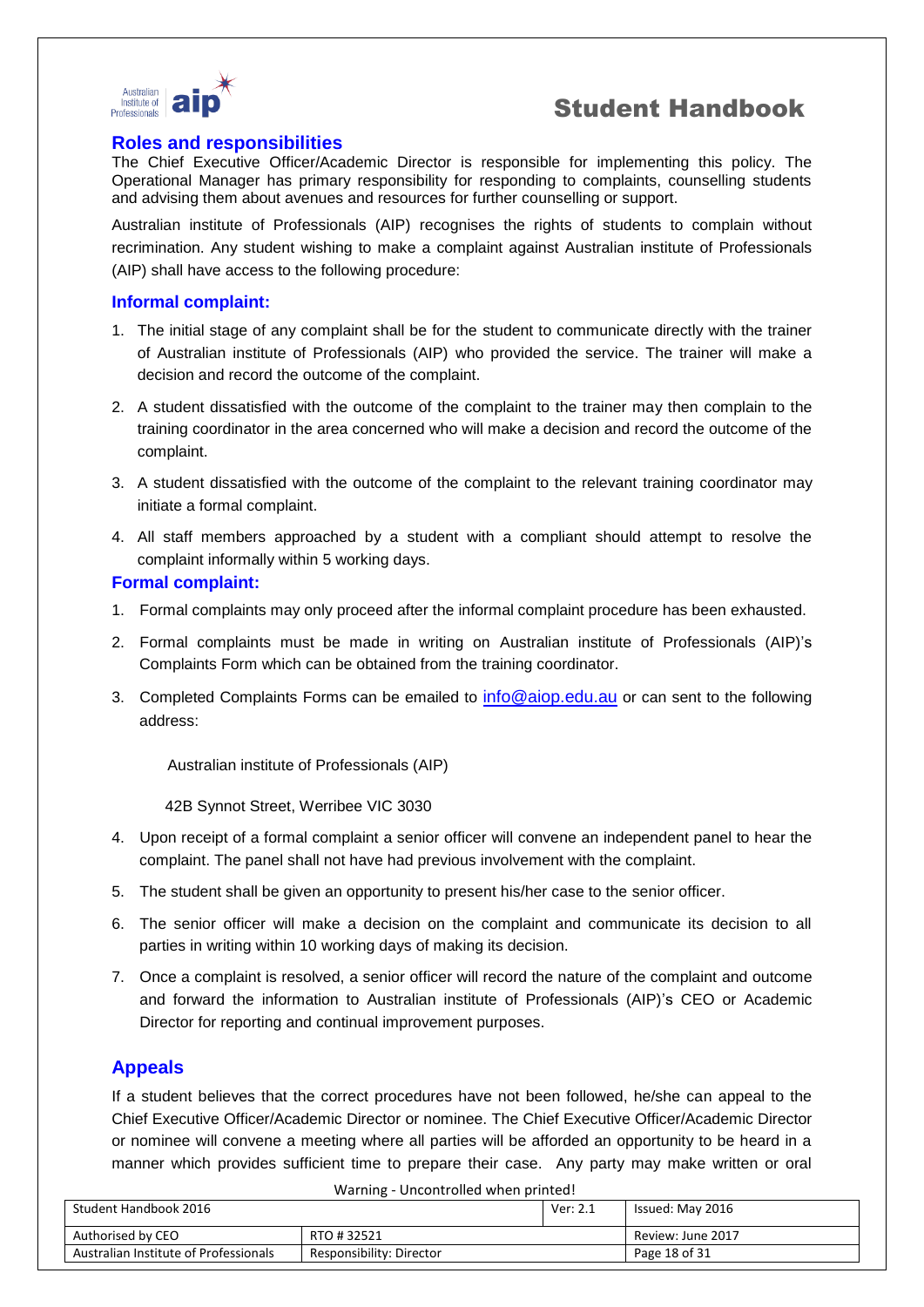

submissions. The outcome will be communicated to all parties in writing within 10 working days of the decision being made.

If a resolution is not reached, the Chief Executive Officer/Academic Director or nominee will arrange a meeting with an independent external representative and Australian institute of Professionals (AIP) member with no prior involvement in the appeal. All relevant parties will be notified prior to the meeting of the date, time and venue. The outcome will be communicated to all parties in writing within 5 working days and this decision will be final.

# **Australian institute of Professionals (AIP) Code of Practice**

### **Access and Equity**

Australian institute of Professionals (AIP) is committed to ensuring that access and equity considerations are incorporated in the provision of training delivery and assessment services in an environment that embraces equal opportunity, equity, fairness and respect for social and cultural diversity. All staff is made aware of Australian institute of Professionals (AIP)'s policies and procedures at induction.

### **Training Environment**

Australian institute of Professionals (AIP) will comply with all laws relevant to the operation of the training/workplace premises including occupational health and safety and fire safety regulations and ensure that the training/workplace premises are of adequate size and have adequate heating, cooling, lighting and ventilation.

### **Discrimination**

Australian institute of Professionals (AIP) is firmly dedicated to providing a working, teaching and learning environment that is free from all forms of discrimination including age, disability/impairment, sex, marital status, political belief or activity, pregnancy/breastfeeding, race, religious belief or activity, gender identity, status as parent or carer.

### **Sexual Harassment**

Australian institute of Professionals (AIP) recognises that it is the legal responsibility of management to take all reasonable steps to ensure that staff and students are not subject to sexual harassment.

### **Selection, Enrolment and Induction of Students**

At all times, Australian institute of Professionals (AIP) recruits clients and students in an ethical and responsible manner. Australian institute of Professionals (AIP) will provide student information and induction to each student upon enrolment into a course.

Students offered a place in a course would need to enrol by attending a scheduled enrolment session or via mail. At the enrolment session all students will undergo an induction and orientation process. Australian institute of Professionals (AIP) staff will advise students of the enrolment details and assist in the completion of Student Enrolment Forms. For online students, PDF writeable enrolment form sends to student to complete. After successfully accepting the offer, AIP will send welcome email to student including login details.

| Warning - Uncontrolled when printed!                                               |                  |  |                   |  |
|------------------------------------------------------------------------------------|------------------|--|-------------------|--|
| Student Handbook 2016                                                              | Issued: May 2016 |  |                   |  |
| Authorised by CEO                                                                  | RTO #32521       |  | Review: June 2017 |  |
| Australian Institute of Professionals<br>Responsibility: Director<br>Page 19 of 31 |                  |  |                   |  |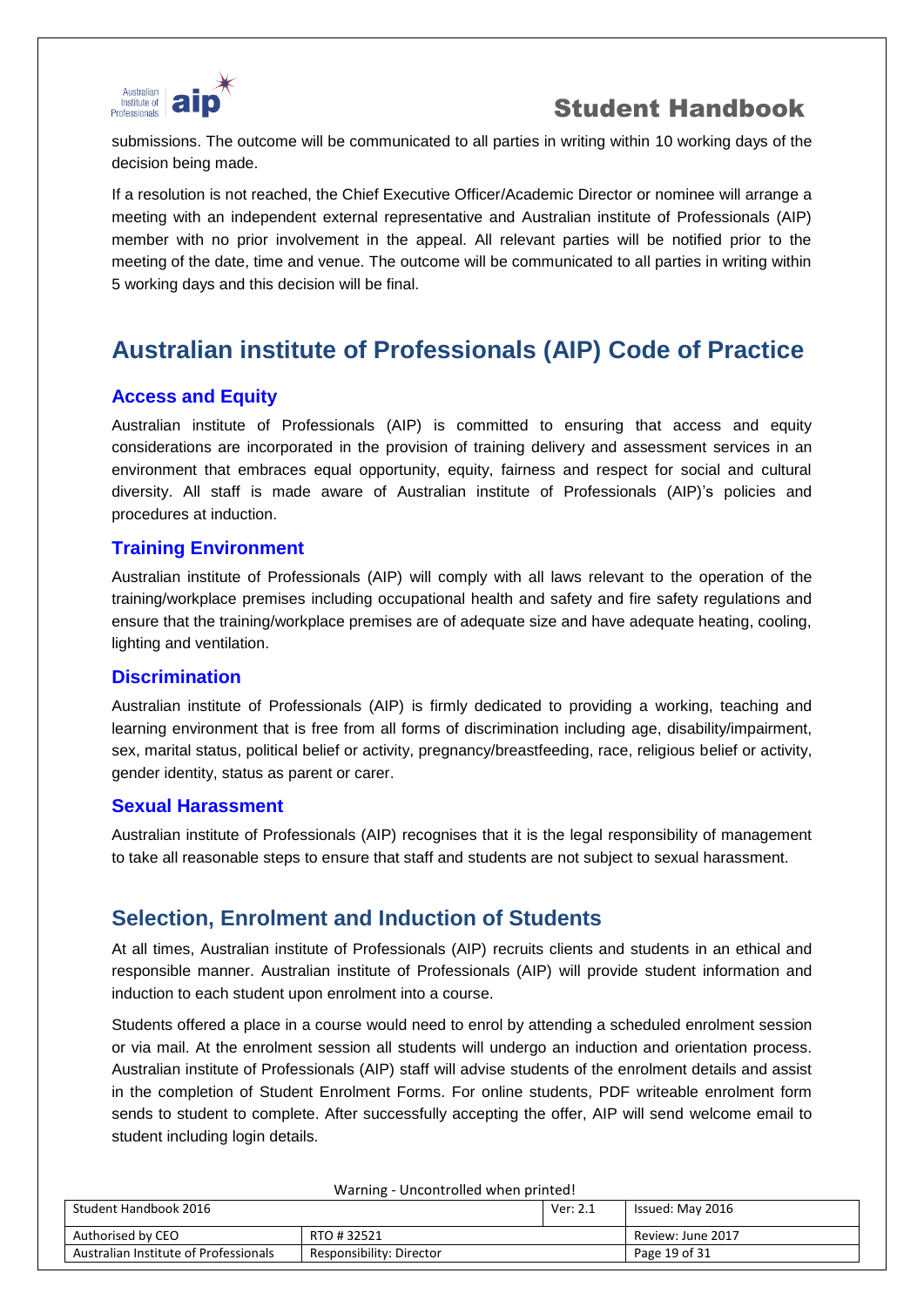

Staff of Australian institute of Professionals (AIP) will ensure that all topics listed in Australian institute of Professionals (AIP)'s Pre Enrolment Student Information Checklist are covered and explained to students. Students are required to sign the Pre Enrolment Student Information Checklist to confirm their understanding of the information provided in the student handbook. This document is collected by Australian institute of Professionals (AIP) staff and filed in your student file.

### **Course Information**

Australian institute of Professionals (AIP) will, prior to course commencement, provide students with a student handbook and all relevant information about the course curriculum, course pathways, program of study, availability of learning resources and appropriate support services. Students will also be directed to a current copy of the Training Package and resource guides available on AIP website.

Australian institute of Professionals (AIP) will ensure that training and assessment occur in accordance with the requirements of the accredited course or endorsed training package.

### **The Competence of Staff**

Australian institute of Professionals (AIP) is committed to ensuring each member of staff involved in training, assessment or client service is competent for the functions they perform.

Australian institute of Professionals (AIP) will ensure that all staff delivering and/or assessing VET courses will have a qualification in TAE Certificate IV in Training and Assessment (or equivalent, Certificate IV in Assessment and Workplace Training) before beginning delivery and/or assessment, and be able to demonstrate vocational competencies, at least to the level of being delivered and/or assessed.

### **Certificates and Statements of Attainment**

Upon successful completion of all the requirements of your training program you will receive a Nationally Recognised Certificate. In cases where you do not complete the full requirements of the course, then a Statement of Attainment for the individual Unit of Competencies successfully completed will be issued to you.

Australian institute of Professionals (AIP) will issue AQF qualifications and statements of attainment within 21 days of course completion. All qualifications and statements of attainment issued by Australian institute of Professionals (AIP) will comply with standards outlined in the Australian Qualifications Framework (AQF) Implementations Handbook.

Australian institute of Professionals (AIP) will only issue AQF qualifications and statements of attainment within its scope of registration that certify the achievement of qualifications or industry/enterprise competency standards from nationally endorsed Training Packages or qualifications, competency standards or modules from accredited VET courses in accordance with Australian institute of Professionals (AIP)'s policy for issuing certificates and statement of attainment.

All qualifications and statements of attainment issued by Australian institute of Professionals (AIP) will be recorded in Australian institute of Professionals (AIP)'s student management system Vettrak.

Australian institute of Professionals (AIP) will note the language of delivery and assessment on AQF qualifications and statements of attainment issued if the delivery and assessment have been entirely in a language other than English.

| warning - Uncontrolled when printed!                                               |             |  |                   |  |
|------------------------------------------------------------------------------------|-------------|--|-------------------|--|
| Student Handbook 2016                                                              |             |  | Issued: May 2016  |  |
| Authorised by CEO                                                                  | RTO # 32521 |  | Review: June 2017 |  |
| Australian Institute of Professionals<br>Page 20 of 31<br>Responsibility: Director |             |  |                   |  |

Warning - Uncontrolled when printed when printed when printed when printed when printed when printed when printed when printed when  $\mathbf{U}$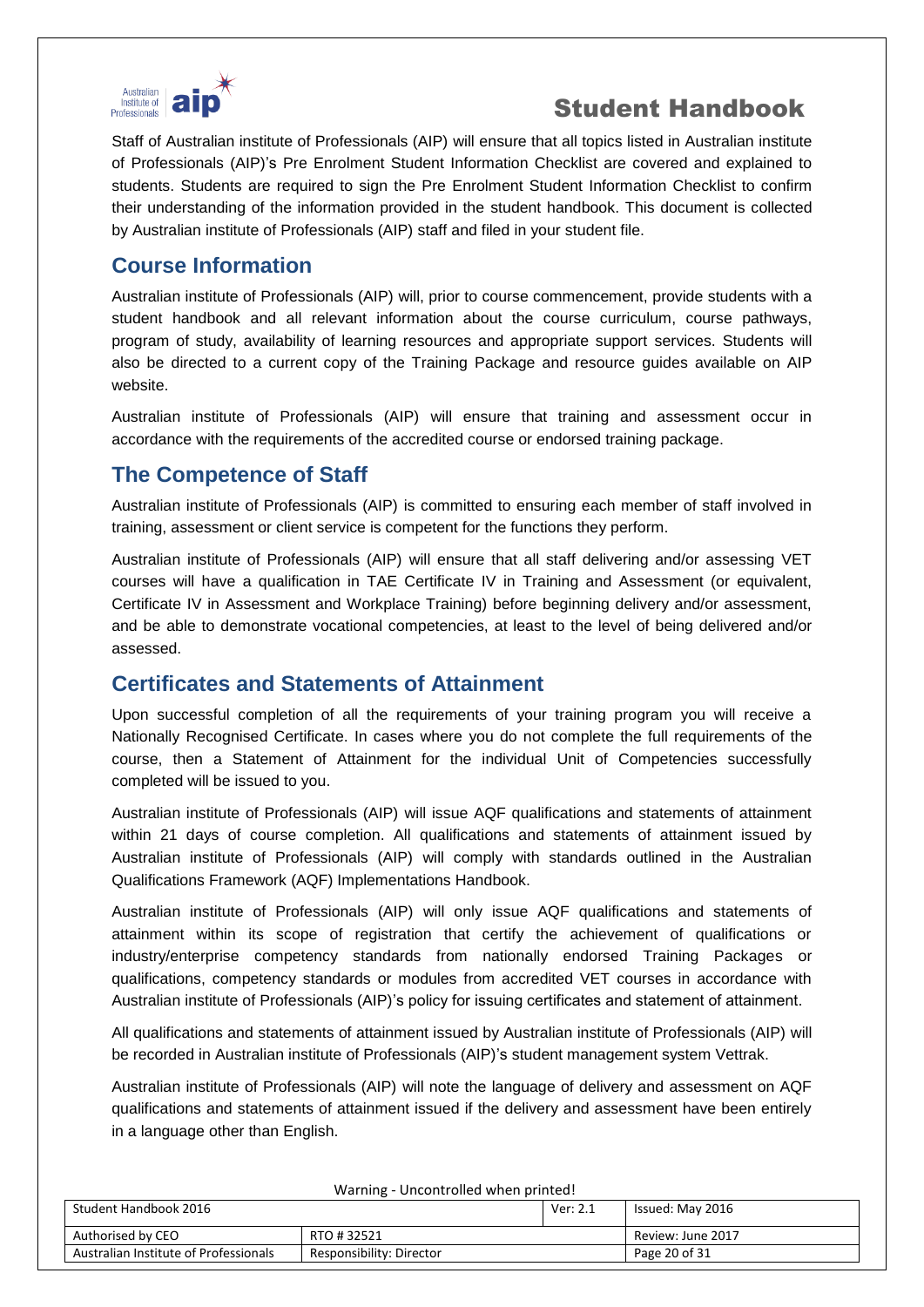

### **Student Record Keeping**

Australian institute of Professionals (AIP) has effective administrative and records management systems in place to secure the integrity, accuracy and currency of records, to keep documentation up to date, and to safeguard any confidential information obtained by Australian institute of Professionals (AIP).

### **Access to Files**

Students have access to their personal records. You may request information on your student file through your trainer, or Australian institute of Professionals (AIP)'s administrators and management.

To maintain confidentiality of student records only authorised personnel will have access. Student records may only be accessed by trainers, administrators and Australian institute of Professionals (AIP)'s management.

In line with Privacy regulations information about a student, (except as required by law or as required under the Standards for RTOs), is not disclosed to a third party without the student's written permission and that of their parent or guardian if the student is under 18 years of age. Where student consents to disclosure of information, this consent is kept on the 'Register of Consent'.

### **Student Feedback**

As part of Australian institute of Professionals (AIP)'s commitment to continuous improvement you will be contacted by our staff at least once throughout the duration of your training to provide feedback on our service. Also **NCVER** might contact you to get the feedback on training and assessment as for the purpose of their national research data collection.

### **Marketing**

Australian institute of Professionals (AIP) will market its vocational education and training products with integrity, accuracy and professionalism, avoiding vague and ambiguous statements. In the provision of information, no false or misleading comparisons will be drawn with any other provider or course.

Australian institute of Professionals (AIP) will not state or imply that courses other than those on the scope of registration are recognised under an approved training scheme or the Australian Qualifications Framework.

### **Fees, Charges, Refunds and Cancellations**

Students should seek information about course fees from the AIP administration or refer to information provided in marketing material and on AIP website.

Published fees and charges are inclusive of GST and include all learning and assessment materials unless specifically advised. *AIP will only collect \$500 fee in advance for each course before your class commencement. You need to deposit the remaining fee after 3rd Week of your course commencement*.

AIP is authorized to deliver the following accredited training courses under its Scope of Registration:

| Warning - Uncontrolled when printed!                  |                          |  |                   |  |
|-------------------------------------------------------|--------------------------|--|-------------------|--|
| Student Handbook 2016<br>Ver: 2.1<br>Issued: May 2016 |                          |  |                   |  |
| Authorised by CEO                                     | RTO #32521               |  | Review: June 2017 |  |
| Australian Institute of Professionals                 | Responsibility: Director |  | Page 21 of 31     |  |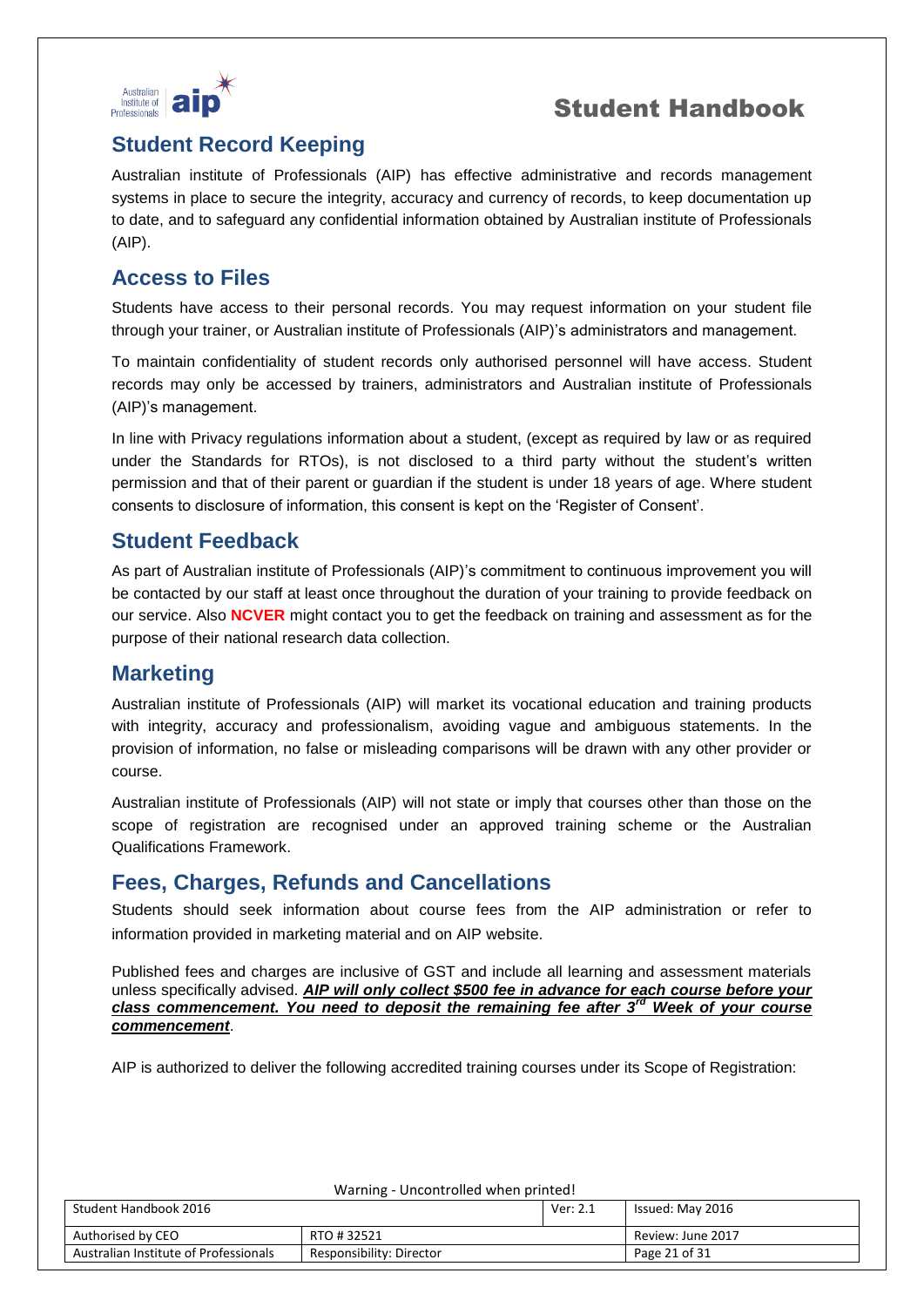

# **Qualifications Fees**

| <b>Course</b>   | <b>Title</b>                                                 | <b>Full cost</b> | <b>Initial</b><br><b>Deposit</b> | <b>Material</b><br>Fee |
|-----------------|--------------------------------------------------------------|------------------|----------------------------------|------------------------|
| <b>BSB50415</b> | Diploma of Bus<br>Administration                             | \$3,500          | \$500                            | \$90                   |
| BSB42615        | Certificate IV in New<br><b>Small Business</b>               | \$2,500          | \$500                            | \$90                   |
| CPC40110        | Certificate IV in Building<br>and Construction<br>(Building) | \$3,900          | \$500                            | \$250                  |

### **Units of competency**

| <b>Unit Code</b> | Unit                                        | <b>Full cost Deposit</b> |           | <b>Material</b><br>Fee |
|------------------|---------------------------------------------|--------------------------|-----------|------------------------|
| CPCCOHS1001A     | Work safely in the<br>construction industry | \$110                    | Full cost | Free                   |

Fees and Charges for additional services involving re-enrolment and re-issue of awards are detailed in this handbook and are charged as follows:

Reissue of awards: \$80.00

Re-enrolment due to inability to reach competency after final attempt: \$full course fee

If AIP cancels a course, students will be notified in writing and given the option of a full refund or credit towards another course and if the student fails to attend and they or their sponsor fail to provide notice of their intention not to attend, full course fees will be charged.

If student advises their intention to cancel after course commencement, full course fees will be charged and where non-attendance is advised and subsequently deemed by the AIP as beyond the participant's reasonable control, a full refund of fees or credit for future course attendance will be given.

Applications for refund need to be emailed to the Operational Manager [info@aiop.edu.au](mailto:info@aiop.edu.au) or posted by mail to CEO:

### **Australian Institute of Professionals**

42B Synnot Street WERRIBEE VIC 3030

| Student Handbook 2016                 |                          | Ver: 2.1 | Issued: May 2016  |
|---------------------------------------|--------------------------|----------|-------------------|
| Authorised by CEO                     | RTO #32521               |          | Review: June 2017 |
| Australian Institute of Professionals | Responsibility: Director |          | Page 22 of 31     |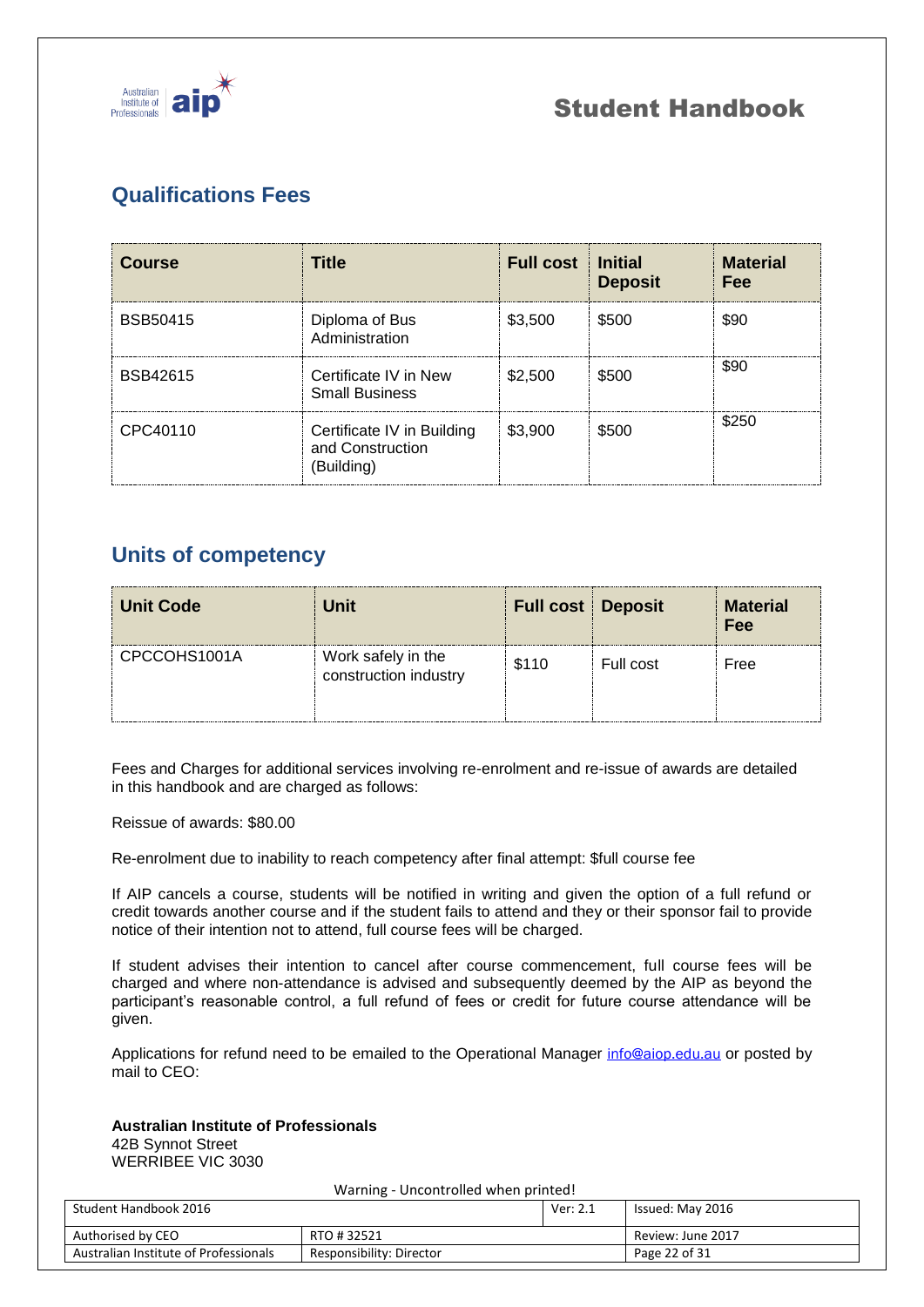



#### *Melbourne Campus*

#### **42B Synnot Street Werribee VIC 3030 Australia Ph: 1300 118 922 Fax: 1300 736 179 Email: [info@aiop.edu.au](mailto:info@aiop.edu.au)**

Students will be informed by email about refund decisions and fee refunds will be made by cheque or direct bank deposit to the original payee within 14 days of approval.

Students will not be entitled to a refund if:

- They do not complete the required assessment activities
- They fail to attend a scheduled class, they move residences or they change their mind.
- They fail to reach competency.

By signing the enrolment form application the student is agreeing to pay for the full amount of the course.

By signing the enrolment form application the student is agreeing to pay for the full amount of the course. If students fail to make a payment and do not discuss it with us, the entire balance of the account becomes due immediately. Awards will not be issued to students who have not made full payment for their course.

### **Payment Terms**

#### **Companies**

Full payment will be required on invoice at course commencement.

#### **Individuals**

AIP collect only \$500 before enrolment you can maximum pay of up to \$1000 at enrolment. Following course commencement payment requests for the balance of fees due and payable will not at any time exceed more than \$1500.

The following methods of payment of fees are acceptable:

Cheque or EFT. Such payments are to be directed to the AIP Operational Manager.

EFT or Direct Bank Deposit to the AIP bank account. Details of how to make a direct bank payment are available on the enrolment form.

Receipts are issued to the payee to acknowledge payment of fees. Invoices for tax purposes are available on request and details should be completed on the enrolment form as directed.

### *Refer to Appendix A; Australian institute of Professionals (AIP) Student Terms and Conditions*

| Warning - Uncontrolled when printed!                              |  |  |                   |  |
|-------------------------------------------------------------------|--|--|-------------------|--|
| Student Handbook 2016<br>Ver: 2.1<br>Issued: May 2016             |  |  |                   |  |
| Authorised by CEO<br>RTO #32521                                   |  |  | Review: June 2017 |  |
| Australian Institute of Professionals<br>Responsibility: Director |  |  | Page 23 of 31     |  |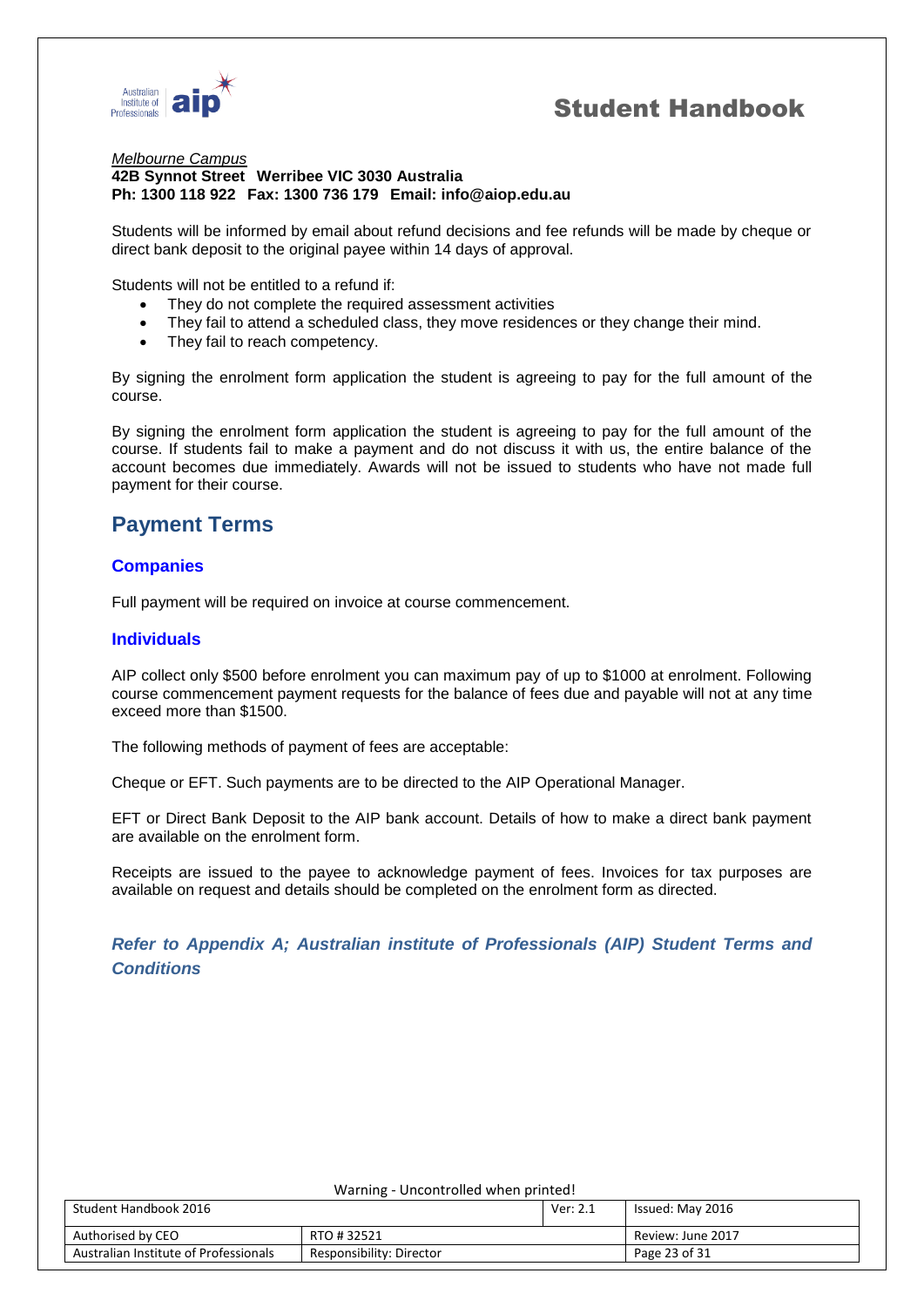



### **Suspension and Deferral of Training**

"Deferral" occurs when the student completes the enrolment, pays fees and is admitted to the program but does not commence training.

"Suspension" is where the student commences training and then suspends participation in the program with the intention of returning to the program at a later date. AIP allows only two suspension and deferral of training program for individual student.

Should you need to defer/suspend, the course fees paid are non-transferable and non-refundable. You will be ensured a preferential place in the next program that you are able to attend upon receipt of notice by Australian institute of Professionals (AIP) 2 weeks prior to the commencement of the course.

- All fees and charges have been paid if applicable
- A notice of intention to Defer or Suspend has been submitted in writing directly to Academic Director by Registered Mail, secure email or personal delivery as practicable. Email: info@aiop.edu.au or [kamran@aiop.edu.au](mailto:kamran@aiop.edu.au)

*Melbourne Campus* **42B Synnot Street Werribee VIC 3030 Australia Ph: 1300 118 922 Fax: 1300 736 179 Email: [info@aiop.edu.au](mailto:info@aiop.edu.au)**

- You must re-commence course within 6 months of suspension/deferral date
- When a suspension occurs you must be aware that when recommencing the course, recommencement will occur from last workshop attended. In the event where there are training package changes, you may have to start from workshop 1.(Only Applicable to On Campus students)

### **Confidentiality & privacy**

Australian institute of Professionals (AIP) will keep any information, including direct debit account details confidential. Australian institute of Professionals (AIP) will make reasonable efforts to keep any such information secure and to ensure than any employees or agents who have access to student information do not use, modify, reproduce or disclose that information.

Information provided by students is considered confidential and will not be divulged to any third party, nor will it be sold. Australian institute of Professionals (AIP) will only disclose student information;

- If specifically required by law; or
- For the purposes of this agreement (including disclosing information in connection with any query or claim)

### **Privacy policy**

Australian institute of Professionals (AIP) respects student privacy and understands the importance of protecting the personal information students may be requested to provide to Australian institute of Professionals (AIP) when they visit the site, or any other information provided by mail, email or in person.

Australian institute of Professionals (AIP) complies with federal and state privacy legislation, including the Information Privacy Act 2000 and the 10 national privacy principles derived from this Act. The 10 national privacy principles can be located at: [www.privacy.vic.gov.au](http://www.privacy.vic.gov.au/)

### **What information does Australian institute of Professionals (AIP) collect?**

| Warning - Uncontrolled when printed!                              |  |  |                   |  |
|-------------------------------------------------------------------|--|--|-------------------|--|
| Student Handbook 2016<br>Ver: 2.1<br>Issued: May 2016             |  |  |                   |  |
| Authorised by CEO<br>RTO #32521                                   |  |  | Review: June 2017 |  |
| Australian Institute of Professionals<br>Responsibility: Director |  |  | Page 24 of 31     |  |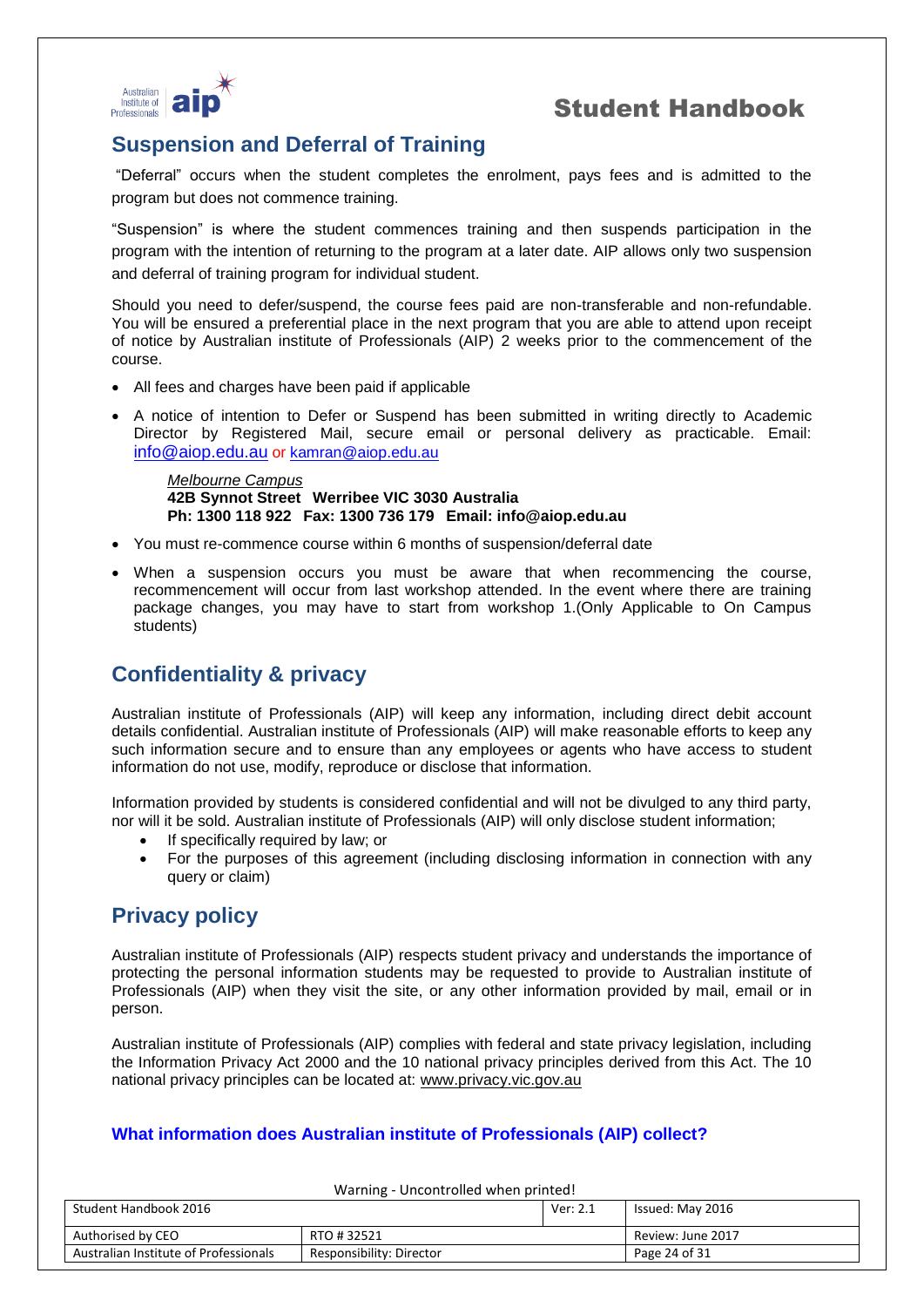

Australian institute of Professionals (AIP) must collect personal information as part of the enrolment process for training. This information may be of a personal nature and can include details on educational background, employment history, current employment status and language, literacy and numeracy skills. The purpose of this information is to allow the staff of Australian institute of Professionals (AIP) to develop effective training and assessment programs, according to the needs of each individual.

**Australian institute of Professionals (AIP) MAY record student, assessor telephone conversations for the purposes of improving training and assessment and part of assessment evidence if assessed on phone verbal interview. The information that is saved as evidence of competence recorded and assessor or academic director use as authentication of evidence in require unit of competence.**

From time-to-time, Australian institute of Professionals (AIP) may also conduct surveys or other promotional specials, and gather additional information from the Australian institute of Professionals (AIP) website in relation to these specials. The personal information gained during the enrolment process may be used to inform students of new products, special events or promotions. All students will be given the option to 'opt-out' of marketing campaigns.

#### **What does Australian institute of Professionals (AIP) use this Information for?**

Primarily, Australian institute of Professionals (AIP) uses information to provide students with the services available to them. The purpose of collecting personal information during the enrolment process is to allow the staff of Australian institute of Professionals (AIP) to develop effective training and assessment programs, according to the needs of each individual.

#### **With whom does Australian institute of Professionals (AIP) share student information?**

Australian institute of Professionals (AIP) will not sell, share, rent or otherwise provide personal information to others, including colleagues, spouses or parents, without written consent.

The above statements do not extend to external webs sites, which have links with the Australian institute of Professionals (AIP) website. Please refer to the privacy policies of these sites individually.

#### **Request for release of personal information**

To obtain or release personal information, students must:

- Notify training coordinator in writing; and
- The Academic Director of Australian institute of Professionals (AIP) will then
	- 1. Check with the CEO for authorization of disclosure;
	- 2. Contact the person requesting written consent; and
	- 3. Student access of personal information kept in student file for record purposes

#### **Australian institute of Professionals (AIP)'s obligation to disclose confidential information**

Australian institute of Professionals (AIP) will disclose personal information, when required to:

- Cooperate with the investigations of purported unlawful activities and confirm to the edicts of the law or comply with legal process served on Australian institute of Professionals (AIP);
- Fulfil a student's order or request in accordance with the process in relation to student requests for release of personal information.

| Student Handbook 2016                 |                          | Ver: 2.1          | Issued: May 2016 |
|---------------------------------------|--------------------------|-------------------|------------------|
| Authorised by CEO<br>RTO #32521       |                          | Review: June 2017 |                  |
| Australian Institute of Professionals | Responsibility: Director |                   | Page 25 of 31    |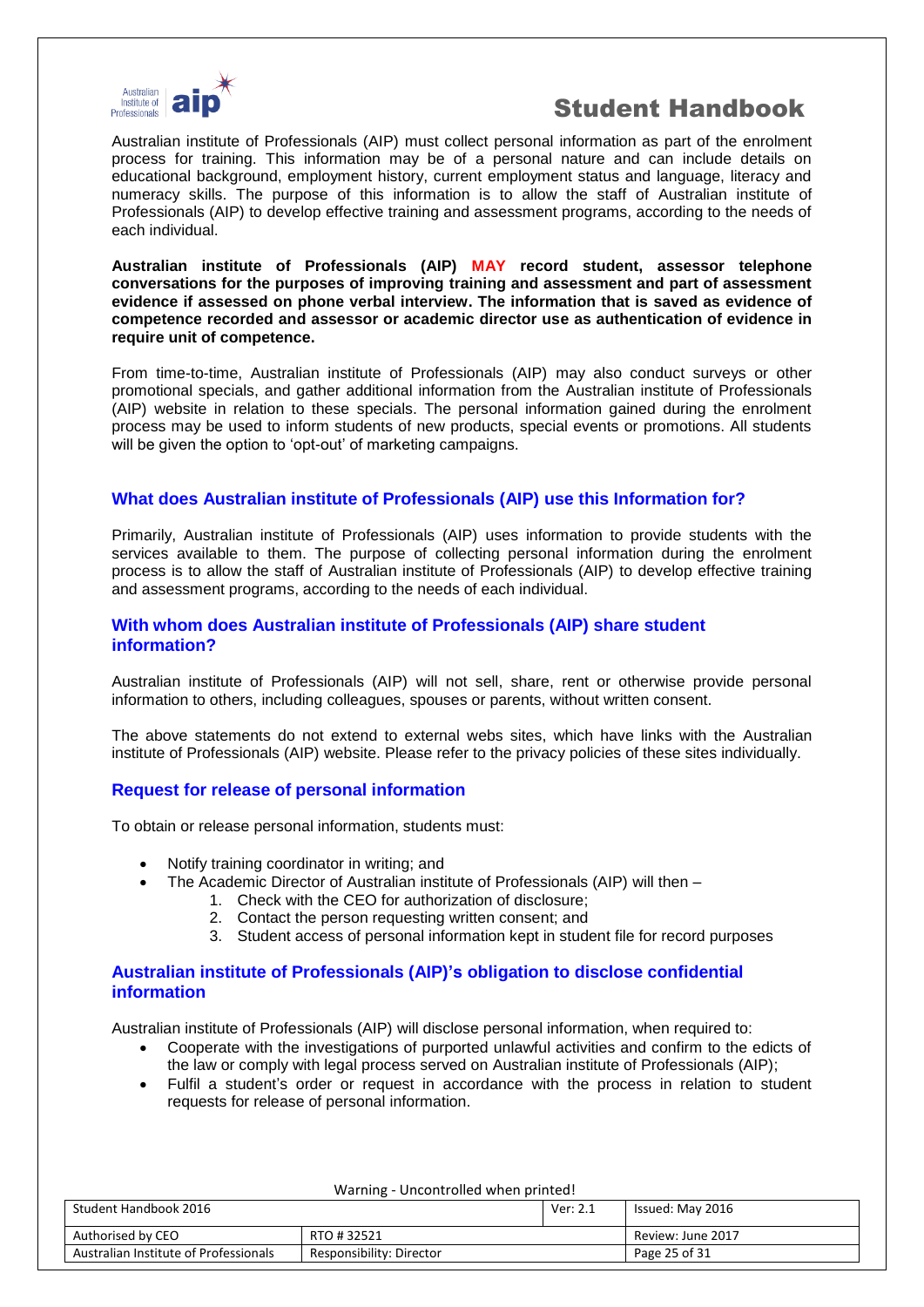

### **Provision for Language, Literacy and Numeracy (LLN) Assistance**

Courses provided by Australian institute of Professionals (AIP) require a minimum level of literacy with respect to both Language and Numeracy. This level is equivalent to secondary school year 10 or 12.

At Australian institute of Professionals (AIP) all courses are delivered (both orally and written) in the English language with a number of written assessments and research assignments. Australian institute of Professionals (AIP) makes every effort to ensure that all students have equal understanding of the assessment requirements. In regards to language, literacy and numeracy (LLN), Australian institute of Professionals (AIP) will ensure that;

- Appropriate assessment is provided for the task, which may include oral questioning and demonstration as an alternative to reading and writing
- The assessment does not involve a higher level of LLN skills than the tasks being assessed actually requires
- Prior to course commencement, student LLN skills are assessed as part of the pre-admission assessment process and are taken into account during your training.

In cases where you may need further assistance with LLN, your trainer will endeavour to guide you to the most appropriate service and/or resource that may be of assistance to you.

### **Support, Welfare and Guidance**

Your trainer/assessor/mentor should be your first point of contact for assistance for any information you require throughout the duration of your course. If in the case where your trainer/assessor/mentor cannot assist you they will endeavour to guide you to the most appropriate service and/or resource that may be of assistance to you.

For issues non-related to the delivery of training and assessment services please refer to your direct workplace supervisor.

Further support and information may be obtained via the Handy Links provided below.

### **Handy Links**

Here you will find legislation and information including:

- Privacy: [www.privacy.gov.au/](http://www.privacy.gov.au/)
- Human Rights & Equal Opportunity: [www.austlii.edu.au/au/legis/cth/consol\\_act/](http://www.austlii.edu.au/au/legis/cth/consol_act/)
- Occupational Health and Safety: [www.australia.gov.au/topics/health-and-safety/](http://www.australia.gov.au/topics/health-and-safety/)
- Literacy: [www.deewr.gov.au/Skills/Programs/LitandNum/LLNP](http://www.deewr.gov.au/Skills/Programs/LitandNum/LLNP)
- Bullying & Harassment: [www.bulliesdownunder.com/website.htm](http://www.bulliesdownunder.com/website.htm)
- Welfare Guidance and Assistance: [www.centrelink.gov.au](http://www.centrelink.gov.au/)
- Apprenticeship and Studentships: [www.australianapprenticeships.gov.au/](http://www.australianapprenticeships.gov.au/)
- New Apprenticeships Training Information Service: [www.nacinfo.com.au](http://www.nacinfo.com.au/)
- Skills Victoria: [www.skills.vic.gov.au/](http://www.skills.vic.gov.au/)
- ASQA: [www.asqa.gov.au/](http://www.asqa.gov.au/)

| Warning - Uncontrolled when printed!                              |  |               |                   |  |
|-------------------------------------------------------------------|--|---------------|-------------------|--|
| Student Handbook 2016<br>Ver: 2.1<br>Issued: May 2016             |  |               |                   |  |
|                                                                   |  |               |                   |  |
| Authorised by CEO<br>RTO #32521                                   |  |               | Review: June 2017 |  |
| Australian Institute of Professionals<br>Responsibility: Director |  | Page 26 of 31 |                   |  |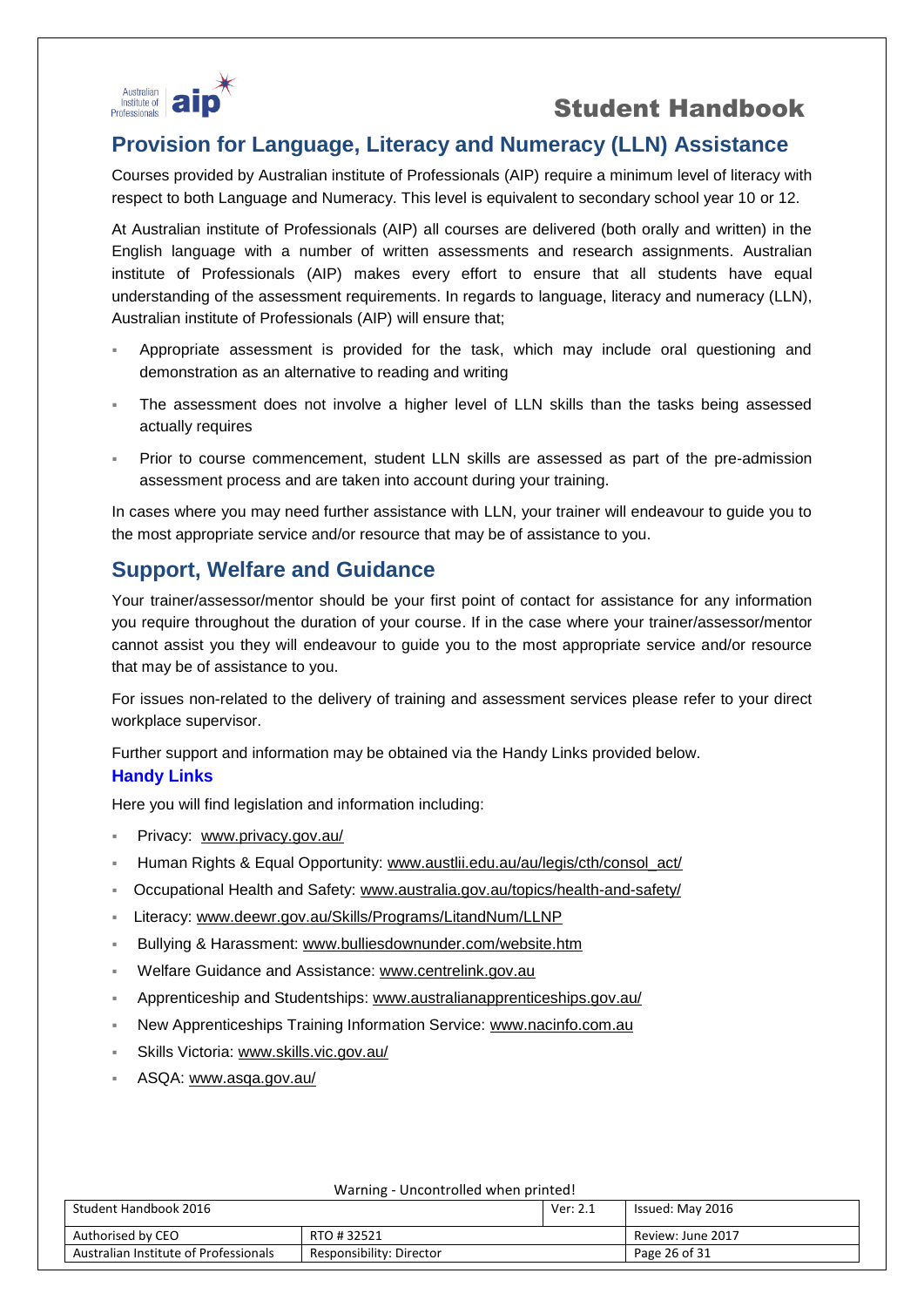



### **Appendix A**

### **Australian institute of Professionals (AIP) Student Terms and Conditions**

The following terms and conditions constitute the agreement between you and Australian institute of Professionals ("AIP") for the provision of your course ("Agreement").

- 1. By signing this Enrolment Form you accept this Agreement. The date you sign this Enrolment Form is the Agreement Date.
- 2. By accepting this Agreement you:
	- a. Agree to comply with the AIP Student Policies and Procedures as published on the AIP website (see www.aiop.edu.au);
	- b. Confirm that you fulfil all entry requirements and have the required equipment, as specified on the AIP website, for the course in which you are enrolling;
	- c. Agree to pay all requisite fees associated with your material course and any plus GST, if applicable ("Course Fee"); and
- 3. Upon receipt of the Course Fee if applicable, AIP agrees to:
	- a. Supply you with initial course materials for your course;
	- b. Provide you with access to the online student portal if applicable;
	- c. Provide you with access to learning and administrative support;
	- d. Mark your assessments; and
- 4. The Course Fee does not include:
	- a. Postage of any assessments or other materials by you to AIP; or
	- b. Any materials that are listed as "Computer Requirements" or "Additional Requirements" for your course on the AIP website. Please note that, depending on your particular course, you may need to provide your own equipment in addition to the course materials at your own expense.
- 5. On successful completion of all assessments and the full payment of the Course Fee if applicable, AIP will issue you appropriate certification for your course.
- 6. AIP may make changes to your course, course materials and the AIP Student Policies and Procedures as reasonably required.
- 7. If you are paying your Course Fee by instalments, you must:
	- a. Complete a Credit Card Authorisation; or
	- b. Complete a Direct Debit Authorisation; and
	- c. Pay all such instalments on or before the due date.
- 8. If you fail to pay any instalment by the due date, the total outstanding balance of the Course Fee will become immediately due and payable
- 9. If you fail to pay any part of the Course Fee by the due date, AIP reserves the right to:

| warning - Uncontrolled when printed!                              |            |               |                   |
|-------------------------------------------------------------------|------------|---------------|-------------------|
| Student Handbook 2016                                             |            | Ver: 2.1      | Issued: May 2016  |
| Authorised by CEO                                                 | RTO #32521 |               | Review: June 2017 |
| Australian Institute of Professionals<br>Responsibility: Director |            | Page 27 of 31 |                   |

Warning - Uncontrolled when printed when printed when printed when printed when printed when printed when printed when printed when  $\mathbf{U}$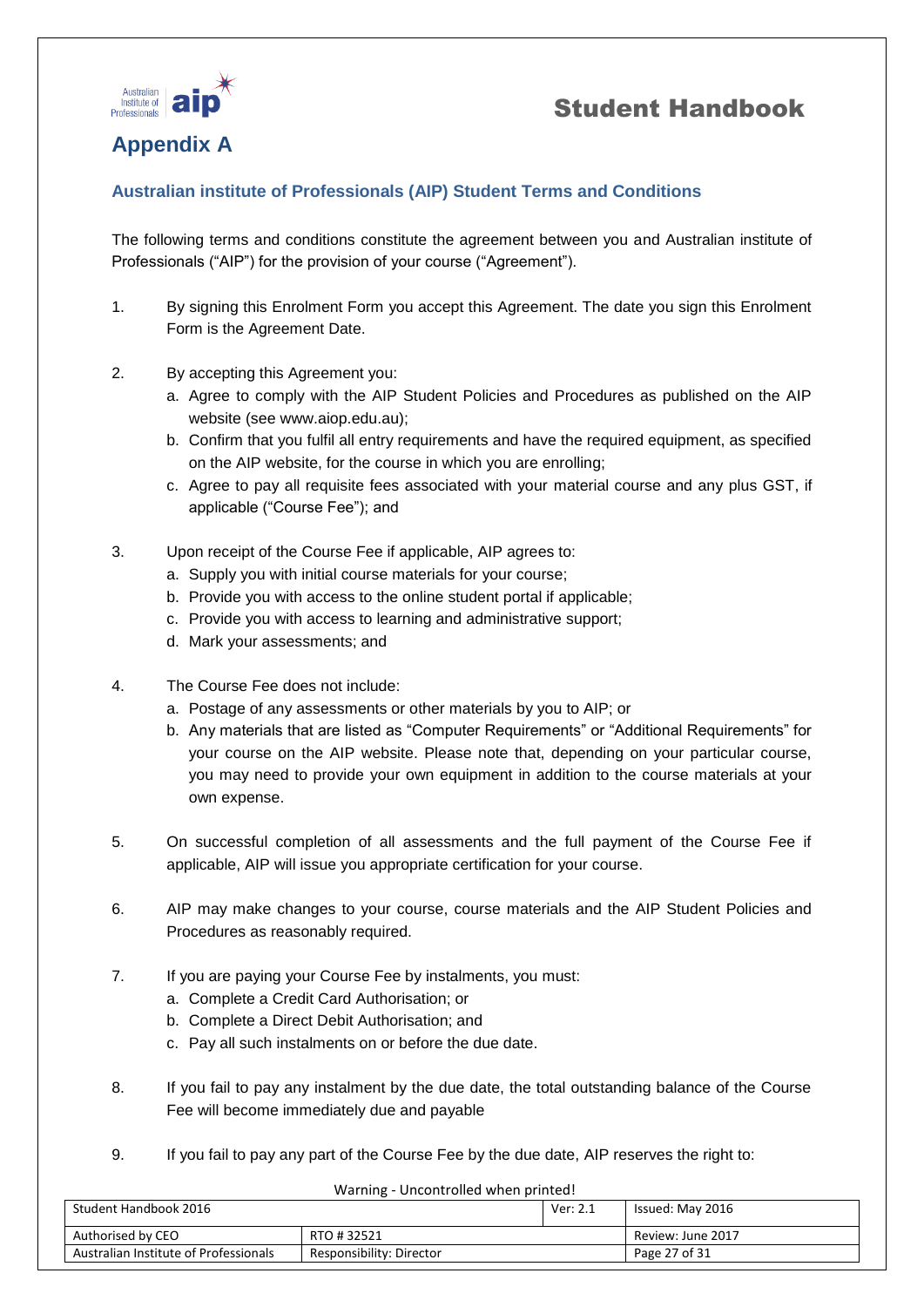

- a. Withhold provision of course materials;
- b. Restrict access to the online student portal;
- c. Withhold grading of assessments current submitted assessments; and
- d. Notify relevant credit agencies of your default.
- 8. You only pay \$500 in advance tuition fee or not more that \$1000 in advance tuition fee. You liable to remaining as per your payment plan (if applicable) or after three weeks of your course commencement.
- 11. Other miscellaneous charges apply to services provided by Australian institute of Professionals (AIP). These include:
	- a. \$80 for a re-issue of a Certificate, Qualification or Statement of Attainment.
	- b. \$15 will be charged in addition to the full payment of the course on weekly payment plans that default
	- c. A 20% collection fee for overdue accounts that are handed over to a Debt Collection agency.
- 12. The course material that AIP provides to you shall become your property. However, the content of the course materials, including copyright and all other such intellectual property rights contained therein, remain the property of AIP or a nominated third party. You may not reproduce any part of the course materials without the prior written consent of AIP.
- 13. The maximum duration of your course is specified on the AIP website In the event that you do not complete the course within the maximum duration; your enrolment expires without refund. If you wish to extend your Course beyond the course expiry date, you must:
	- a. Have paid all Course Fees;
	- b. Submit in writing a formal request to AIP prior to the expiry date
	- c. A maximum extension of six months will be granted. Please note extensions are subject to availability and AIP retains the right to refuse an extension at its absolute discretion.
- 14. Should you need to defer/suspend, the course fees paid are non-transferable and nonrefundable. You will be ensured a preferential place in the next program that you are able to attend upon receipt of notice by Australian institute of Professionals (AIP) 2 weeks prior to the commencement of the course.
	- a. All fees and charges have been paid if applicable
	- b. A application form of intention to Defer or Suspend has been submitted in writing directly to Training coordinator or Academic Director by Registered Mail, secure email or personal delivery as practicable.
		- Email: info@aiop.edu.au or tauseef@aiop.edu.au
		- Melbourne Campus: 42B Synnot Street Werribee VIC 3030 Australia
	- c. You must re-commence course within 6 months of suspension/deferral date
	- d. When a suspension occurs you must be aware that when recommencing the course, recommencement will occur from last workshop attended. In the event where there are training package changes, you may have to start from workshop 1. (Only Applicable to On Campus students)

| Warning - Uncontrolled when printed!                              |  |  |                   |  |
|-------------------------------------------------------------------|--|--|-------------------|--|
| Student Handbook 2016<br>Issued: May 2016<br>Ver: 2.1             |  |  |                   |  |
| Authorised by CEO<br>RTO #32521                                   |  |  | Review: June 2017 |  |
| Australian Institute of Professionals<br>Responsibility: Director |  |  | Page 28 of 31     |  |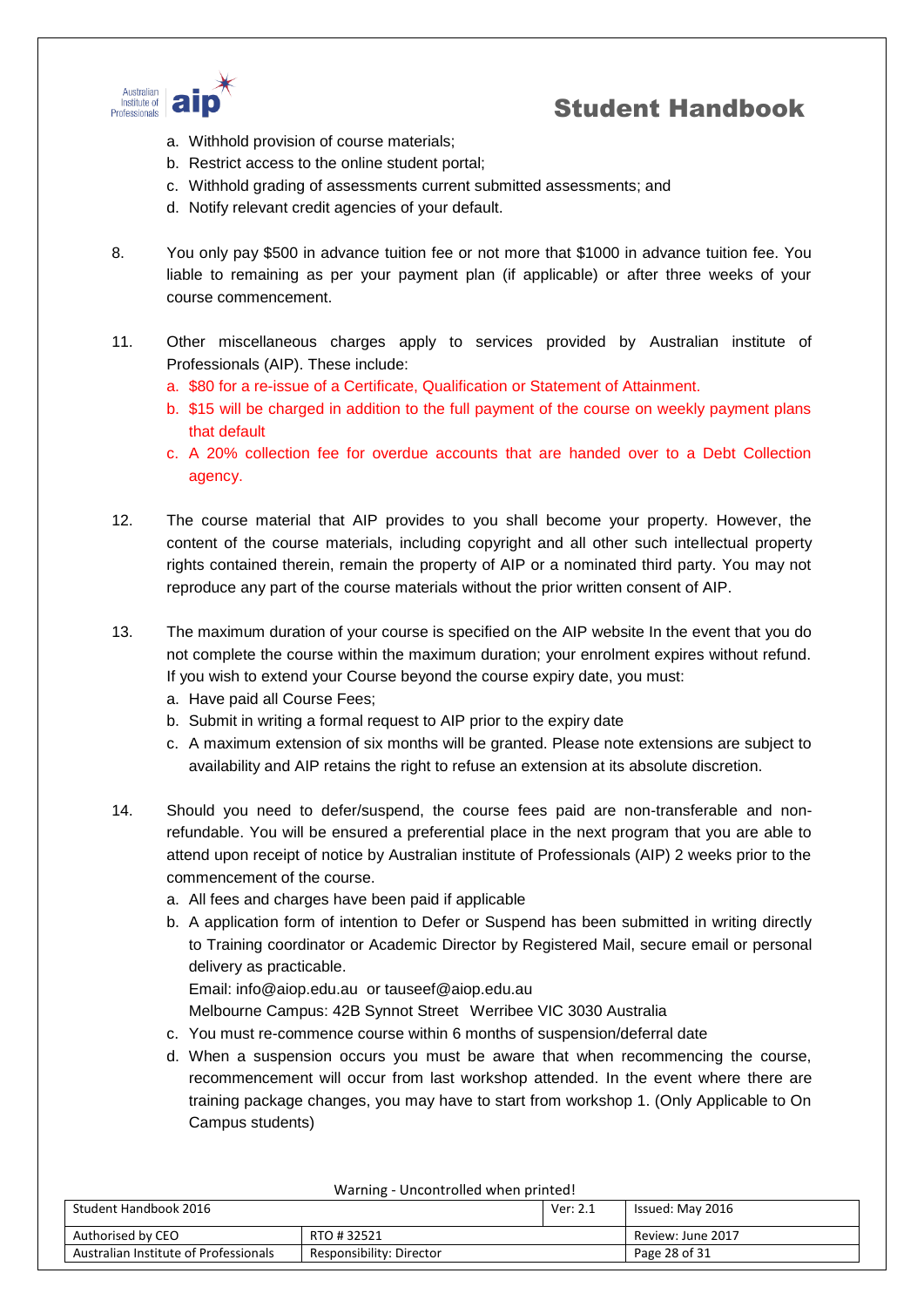

- 15. If you wish to terminate your studies before the completion of your course, you must notify AIP in writing ("Cancellation Request"). A refund of the Course will only be issued as per AIP refund policy (please see [www.aiop.edu.au/policies](http://www.aiop.edu.au/policies) if AIP receives the Cancellation Request within 5 calendar days of the Agreement Date
- 16. Non-attendance of classes does not constitute cancellation of the course. All course costs are still payable to AIP in the event you are deferring or cancelling your enrolment. (Only Applicable to On Campus students)
- 17. AIP reserves the right to cancel a course prior to course commencement date. In this rare circumstance you are entitled to a full refund (or pro-rata adjusted refund) or transfer of funds to another future course. In this event, you will be given your preferred option. If a refund is requested AIP will refund the fees within four weeks of the course cancellation. (Only Applicable to On Campus students)
- 18. AIP reserves the right to cancel your enrolment without refund if you are absent for more than 4 workshops (Only Applicable to On Campus students) and did not commence your online student more than 3 months of your preferred start date of course commencement.
- 19. If you fail to notify AIP of your Cancellation Request within 5 calendar days of the Agreement Date, you will be liable to pay the material and initial deposit to AIP in full.
- 20. If you suffer from a medical condition that directly impacts on your ability to undertake your studies, you need to notify AIP in writing. Your enrolment may be suspended for a period of no more than six months, thereby extending the maximum duration of your course. No refund of Course Fees will apply and you will still be liable for all payments due under this Agreement.
- 21. If your course prepares you to undertake external examinations or a student fieldwork placement with an external partner, you are responsible for establishing your own eligibility and making arrangements to attend and pay for any fees and charges.
- 22. AIP didn't actively recruit under 18 of age students, you must be 18 or over at the time of course commencement. If you are under 18 years of age you must ensure your parent or guardian accepts the terms and conditions of this agreement and must ensure that you turning 18 before or on the date of your course commencement. By such execution, your parent or guardian acknowledges and accepts the terms and conditions herein, including guaranteeing the principal liability to make payment of the course fee;
- 23. It is your responsibility to inform AIP in writing within seven (7) days of any corrections or changes to your personal details including name, address and phone numbers, payment options and banking details.
- 24. This agreement, and the availability of complaints and appeals processes, does not remove the right of the student to take action under Australia's consumer protection laws. Your have right to appeal under consumer affair law Victoria.

| warning oncontrolled writer printed:<br>Student Handbook 2016 |                          | Ver: 2.1 | Issued: May 2016  |
|---------------------------------------------------------------|--------------------------|----------|-------------------|
| Authorised by CEO<br>RTO #32521                               |                          |          | Review: June 2017 |
| Australian Institute of Professionals                         | Responsibility: Director |          | Page 29 of 31     |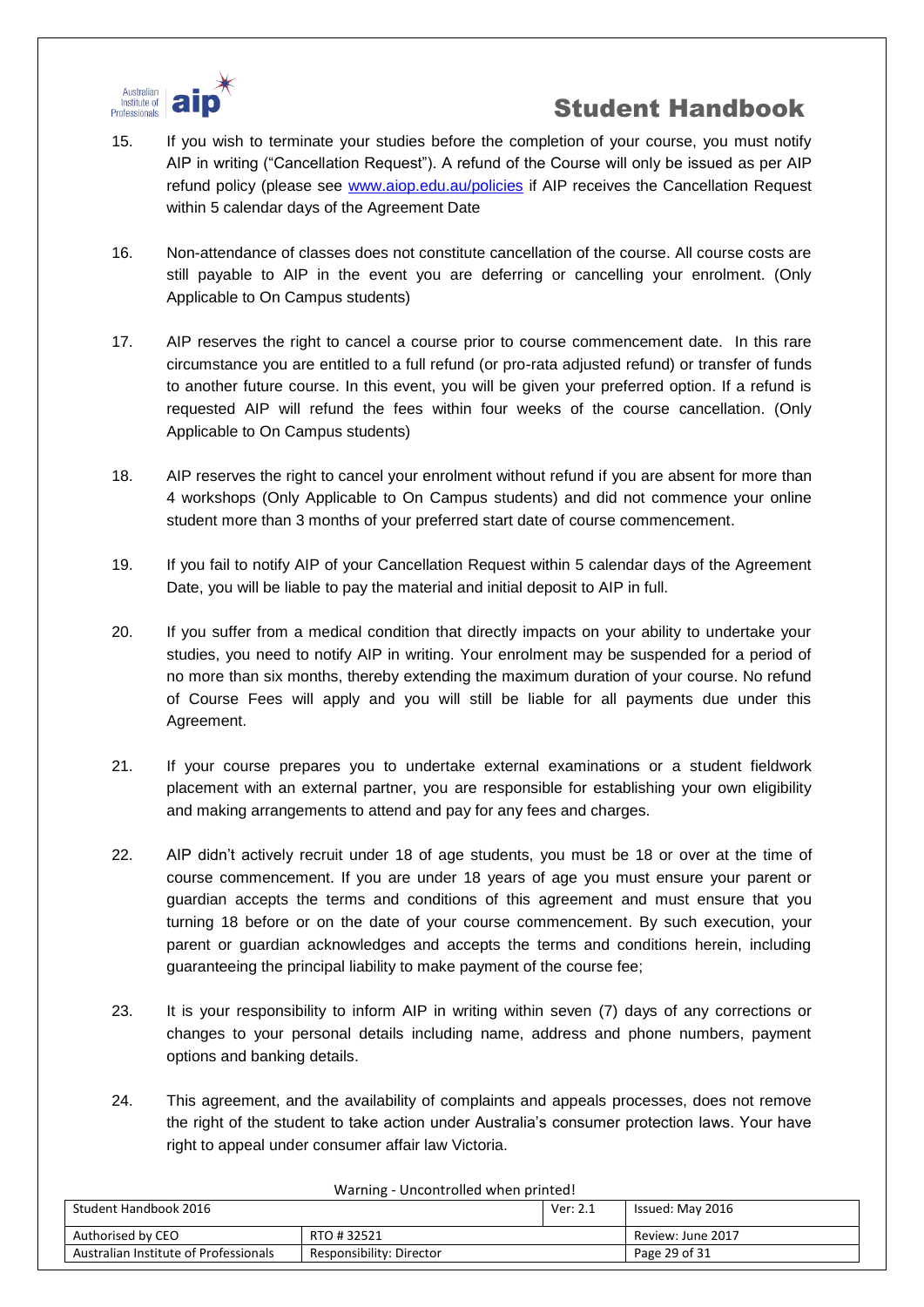

- 25. By accepting this Agreement:
	- a. You are warranting that you are not legally bankrupt; and
	- b. You are giving your consent to AIP undertaking a credit check on you with the Credit Reference Association of Australia

| Warning - Uncontrolled when printed!                              |  |  |                   |  |
|-------------------------------------------------------------------|--|--|-------------------|--|
| Student Handbook 2016<br>Ver: 2.1<br>Issued: May 2016             |  |  |                   |  |
| Authorised by CEO<br>RTO #32521                                   |  |  | Review: June 2017 |  |
| Australian Institute of Professionals<br>Responsibility: Director |  |  | Page 30 of 31     |  |